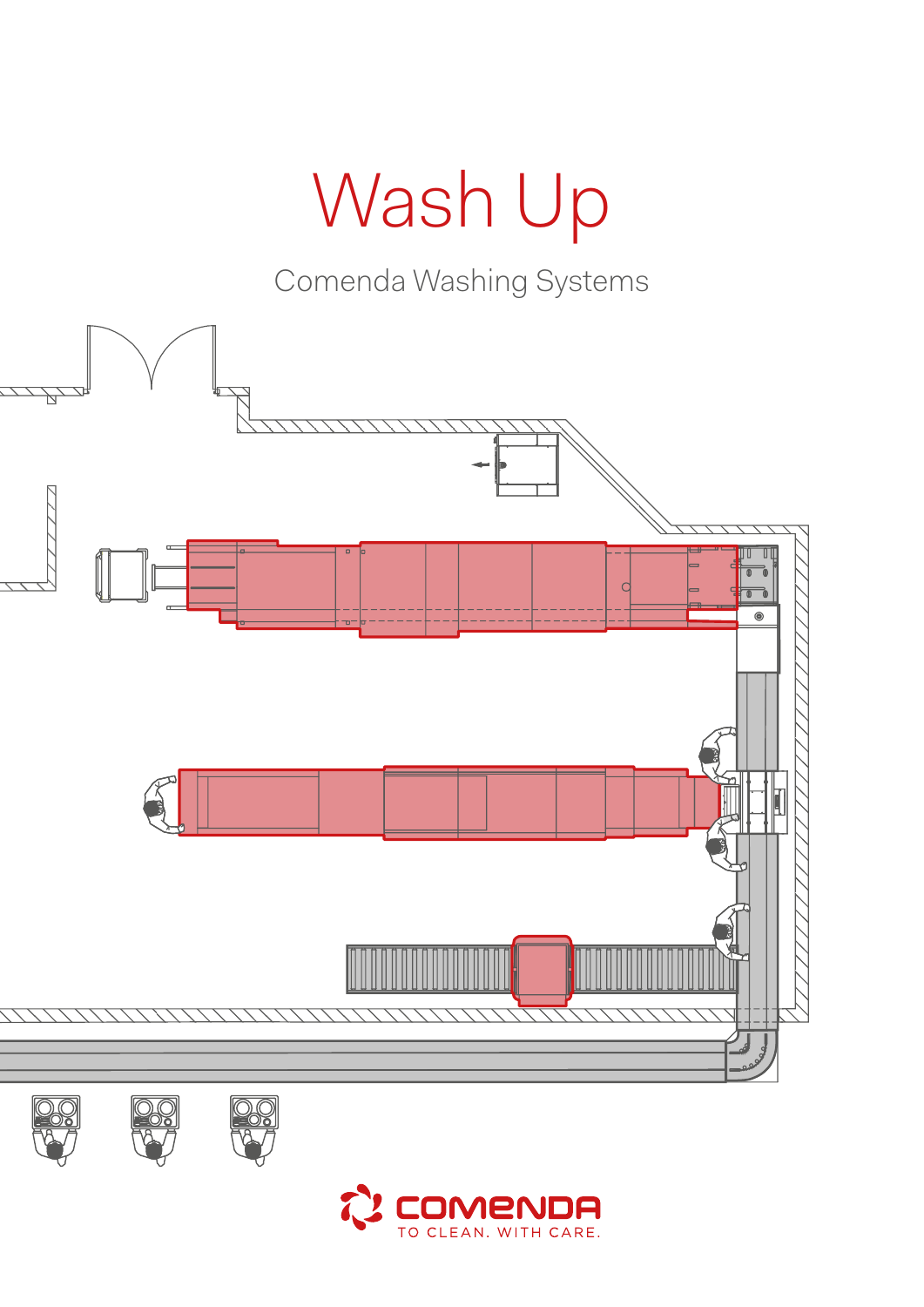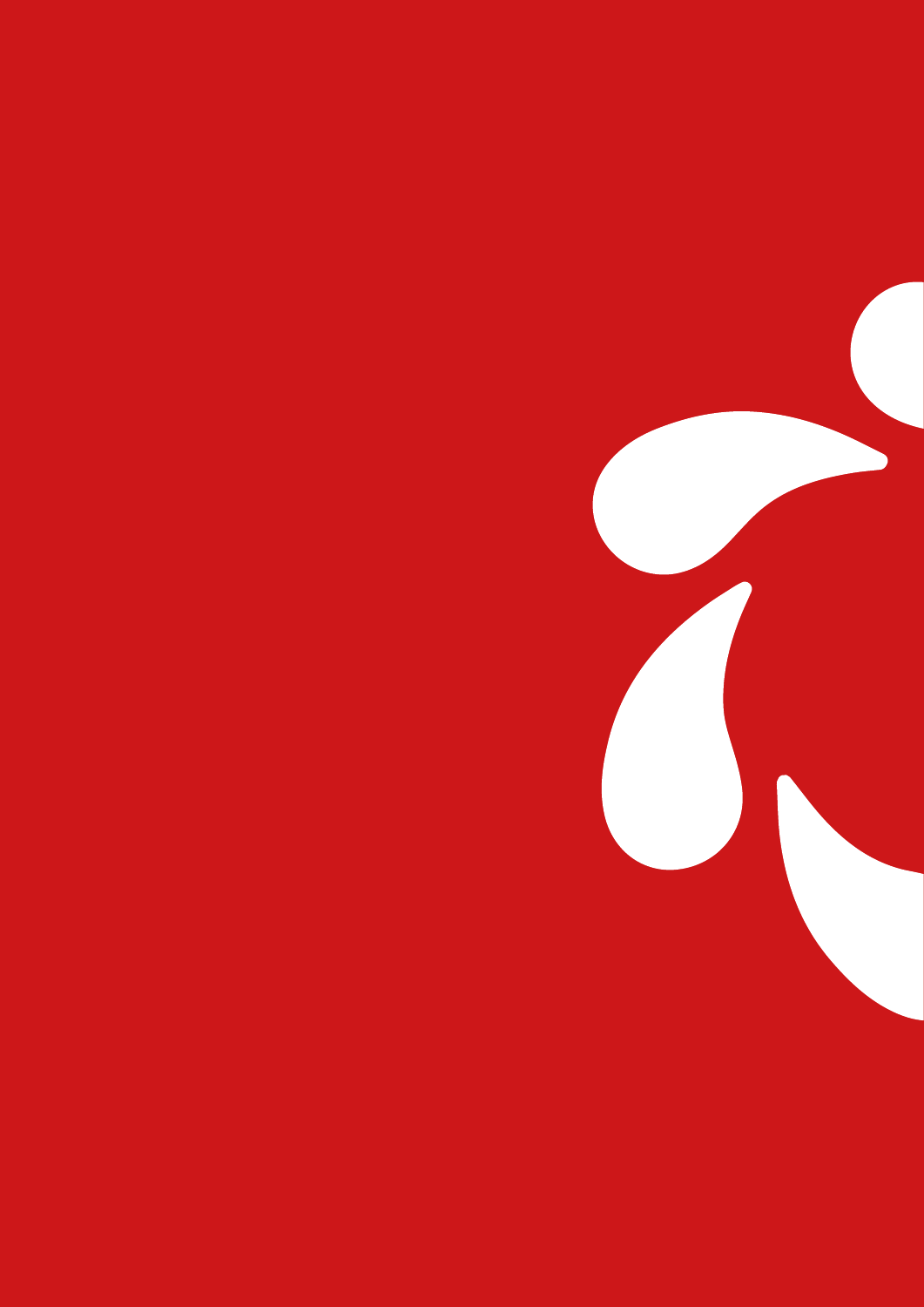

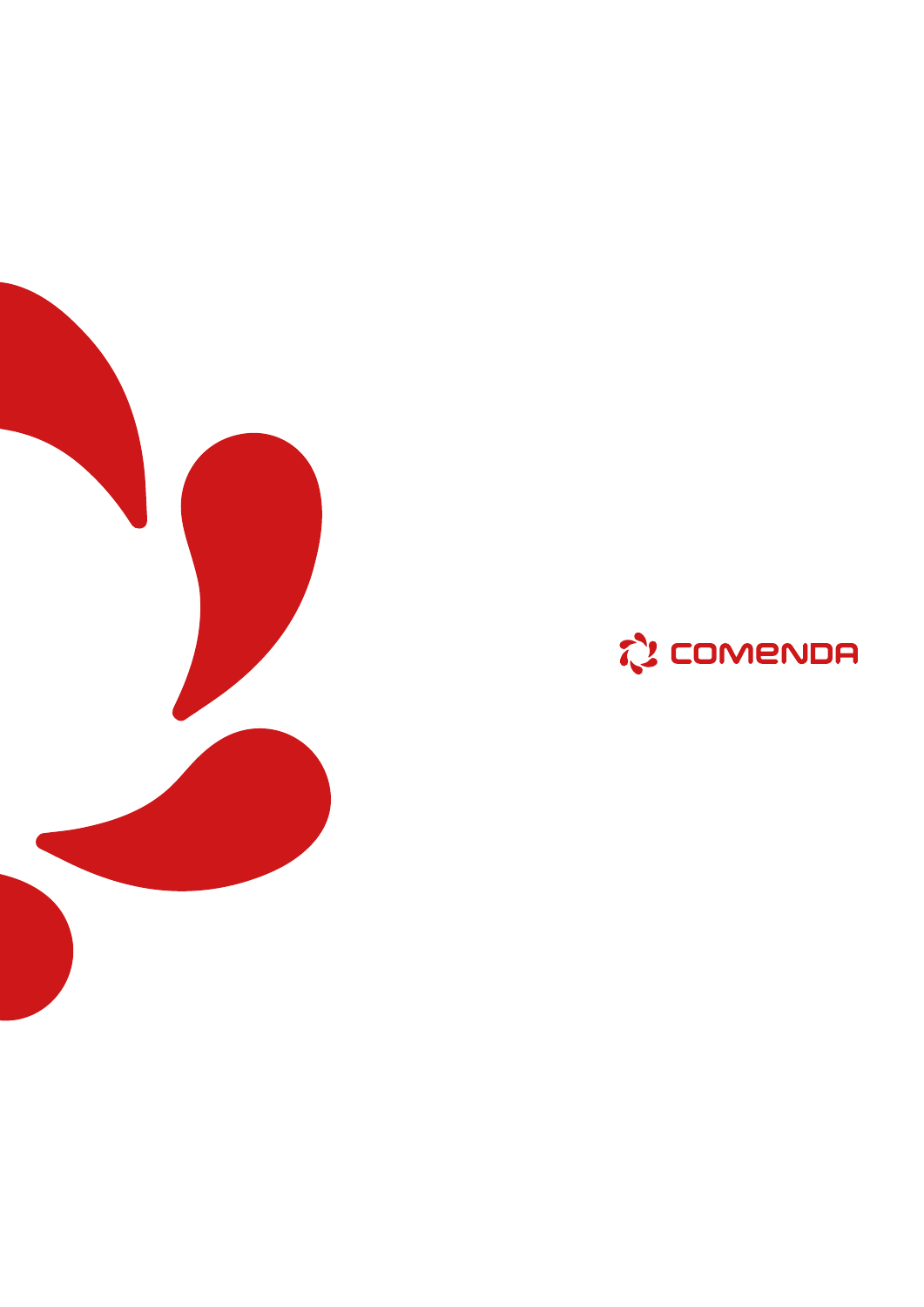# **PERFORMANCE , PERSONALIZED**

# **We start with this singular goal in mind: there is a perfect washing system for your operation.**

From that point forward at Comenda we work with you to piece together a system that is going to help meet the daily challenges of keeping you clean, whatever your capacity. From 50,000 meals a day to 2,500 trays per hour, we have the experience and the know-how to construct a washing system that will handle the volume with speed, efficiency and absolute confidence.

–

#### **Efficiency, piece by piece**

Once we assess every piece of your operation, we recommend an overall solution that maximizes efficiencies, flows with logistical and ergonomic ease, and respects your bottom line. It is a **complete solution** which is precisely why more professionals choose a Comenda washing system.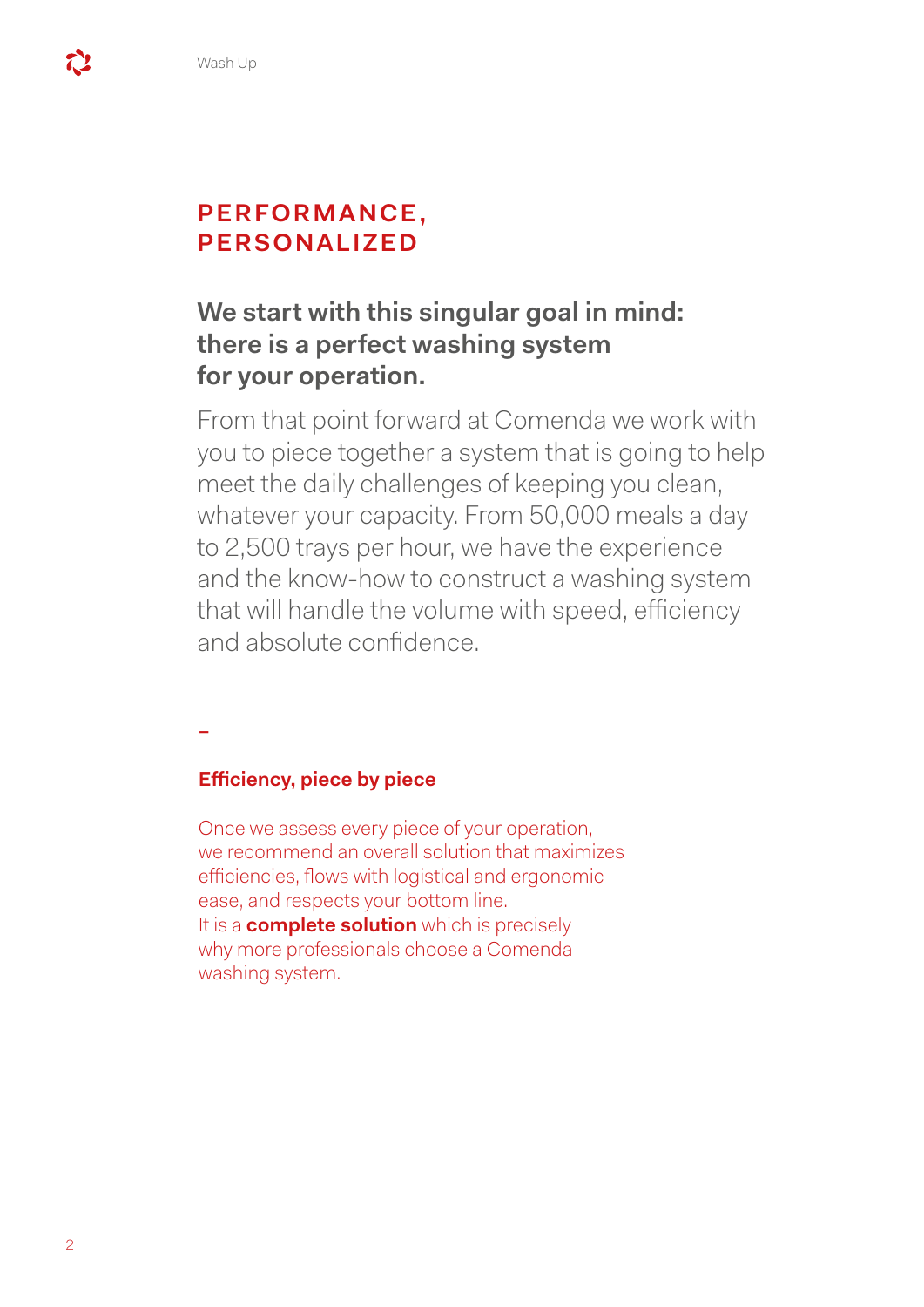$\mathbf{C}$ 



# **WARE WASHING SYSTEM**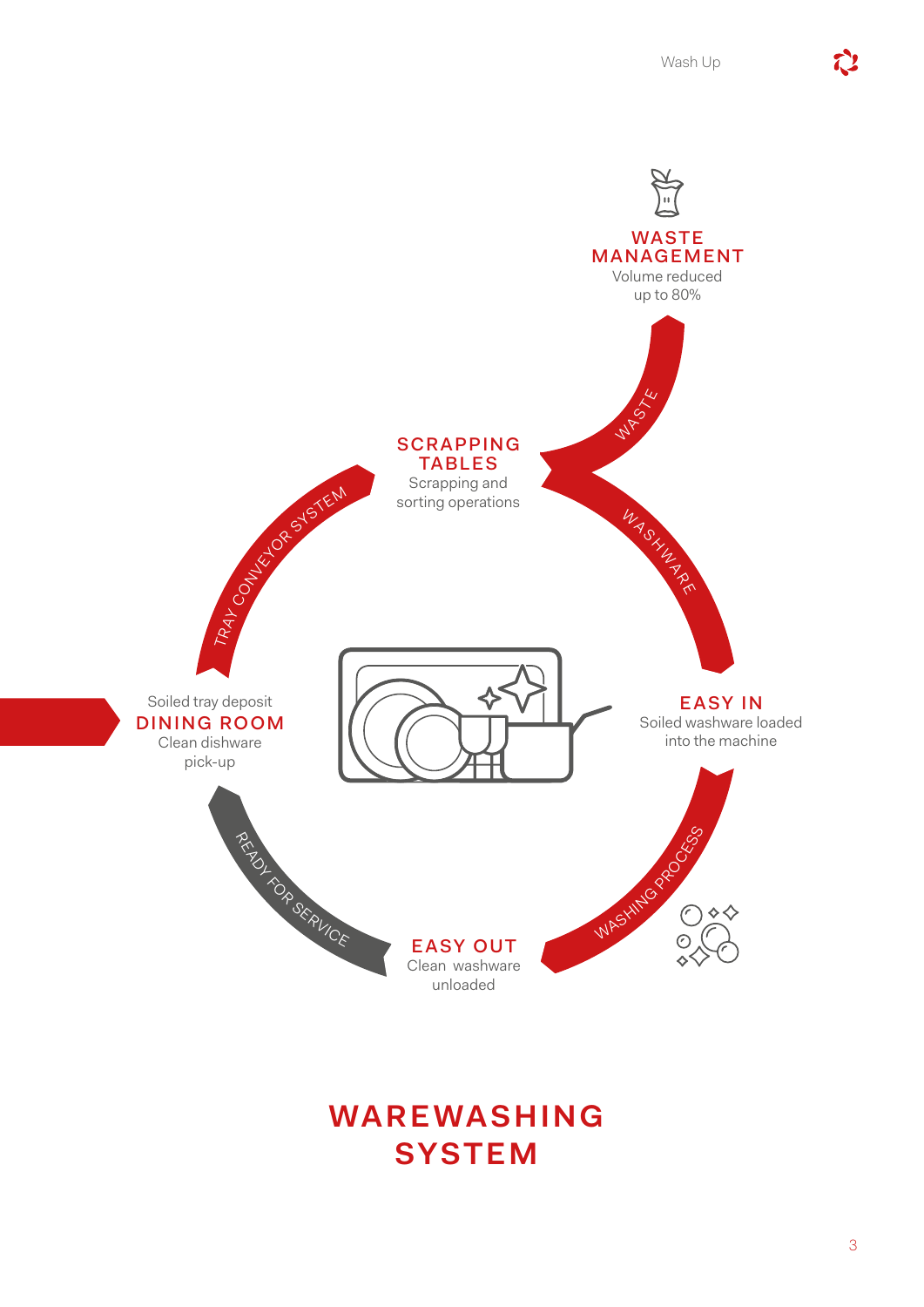# **P R O B L E M ? SOLVED.**

We're much more than an equipment supplier. For every client we consider ourselves a partner. It's our goal to help you at every step of the process – from presales analysis of your current arrangement through the delivery of a turnkey system – to give you excellent service and reliable support.

At the heart of our operation **we are problem solvers**. To design made-to-measure solutions for clients across a number of industries involves creative thinking and a clear command of how operations can run with the greatest efficiency. Between the durable equipment we build and the in-depth expertise we've developed serving clients around the world, we're prepared to work through every cleaning challenge our clients need to overcome.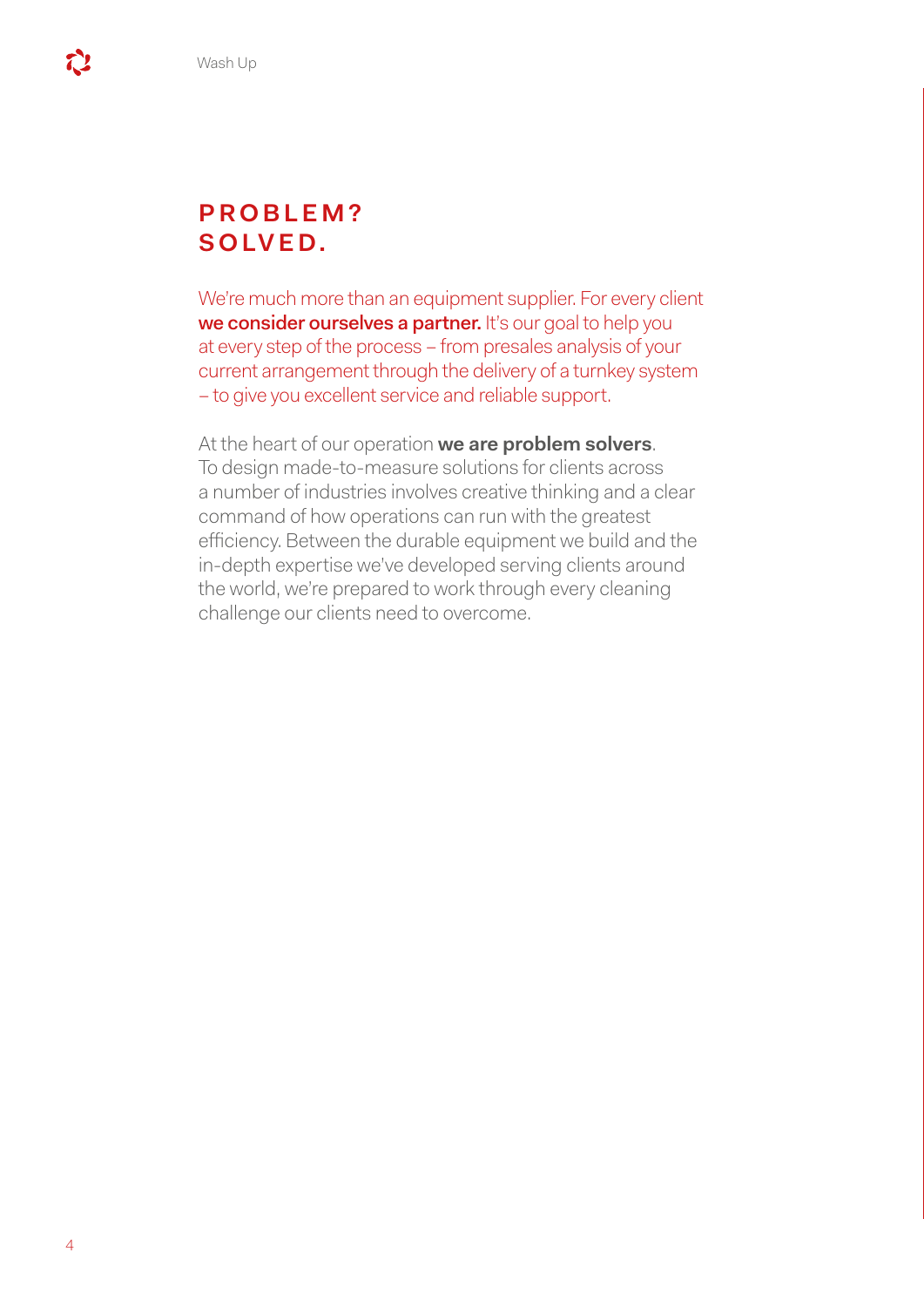$\mathcal{C}$ 

# **WHAT'S YOUR ISSUE?**



# **SOLVE EVERY CLEANING CHALLENGE**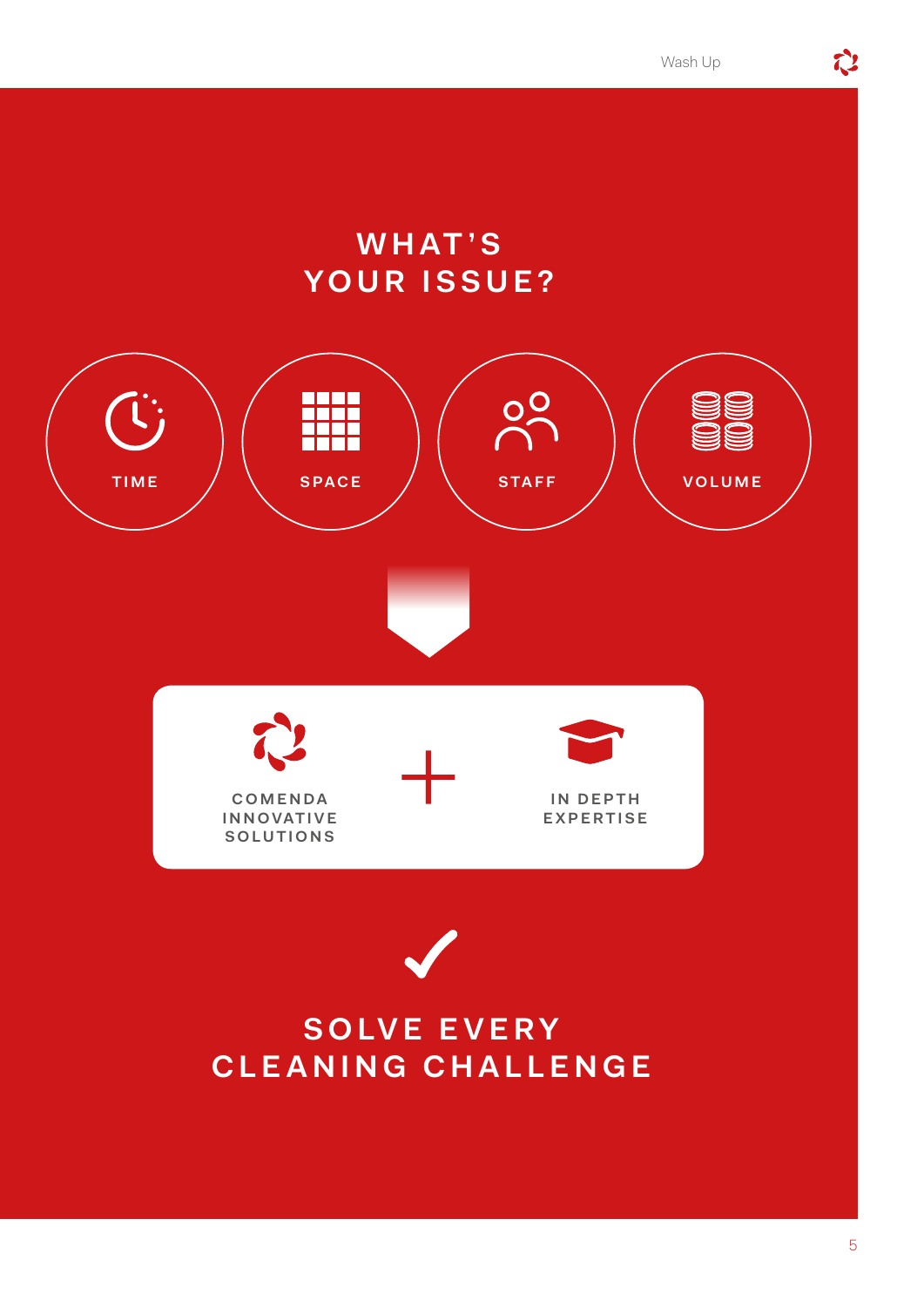# **A C U S T O M I Z E D CLEAN**

No two operations are alike.

Every washing system has unique characteristics that factor into the overall design. In developing each system there are baseline objectives that must be met, namely speed, cleanliness and ease of operation. Include with that issues of efficiency, economy and hygiene, which will inform every decision we make.

#### **We aim to reduce water and energy consumption, and help clients better manage waste disposal.**

Save time where possible, use space wisely, harness the power of automation and remain committed to integration at every juncture in the system. All of this requires an approach to turnkey solution design that is highly resourceful, collaborative and cost effective.

# **PEAKS OF ACTIVITY**

The Comenda automatic carousel machine is the ideal solution to manage intense workloads during peak times. The number of the operators can be increased when required while the constant motion of the belt allows for continuous loading of soiled cutlery.

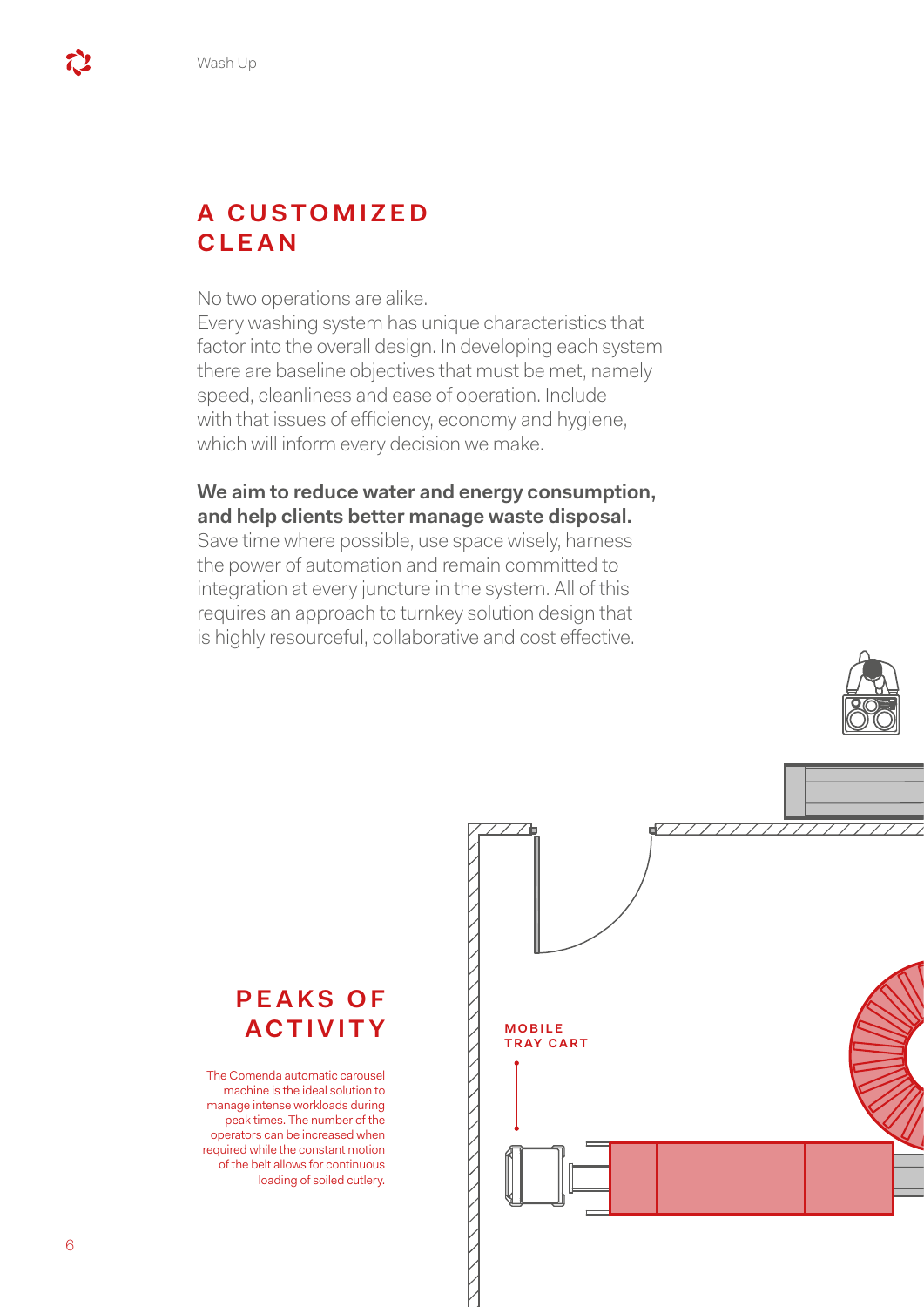# **PEOPLE FIRST**

To stand behind every machine we build and every customized system we devise starts by putting people first. It's as much about improving the experience for frontline staff as it is ensuring your patrons receive excellent service. We factor in every human element that goes into promoting a more comfortable work environment. Proper heights, space to manoeuvre, logical organization and measures **designed for the economy of effort** – the sum of those small details add up to more fluid system for operators while eliminating movements that are unnecessary or even counterproductive.



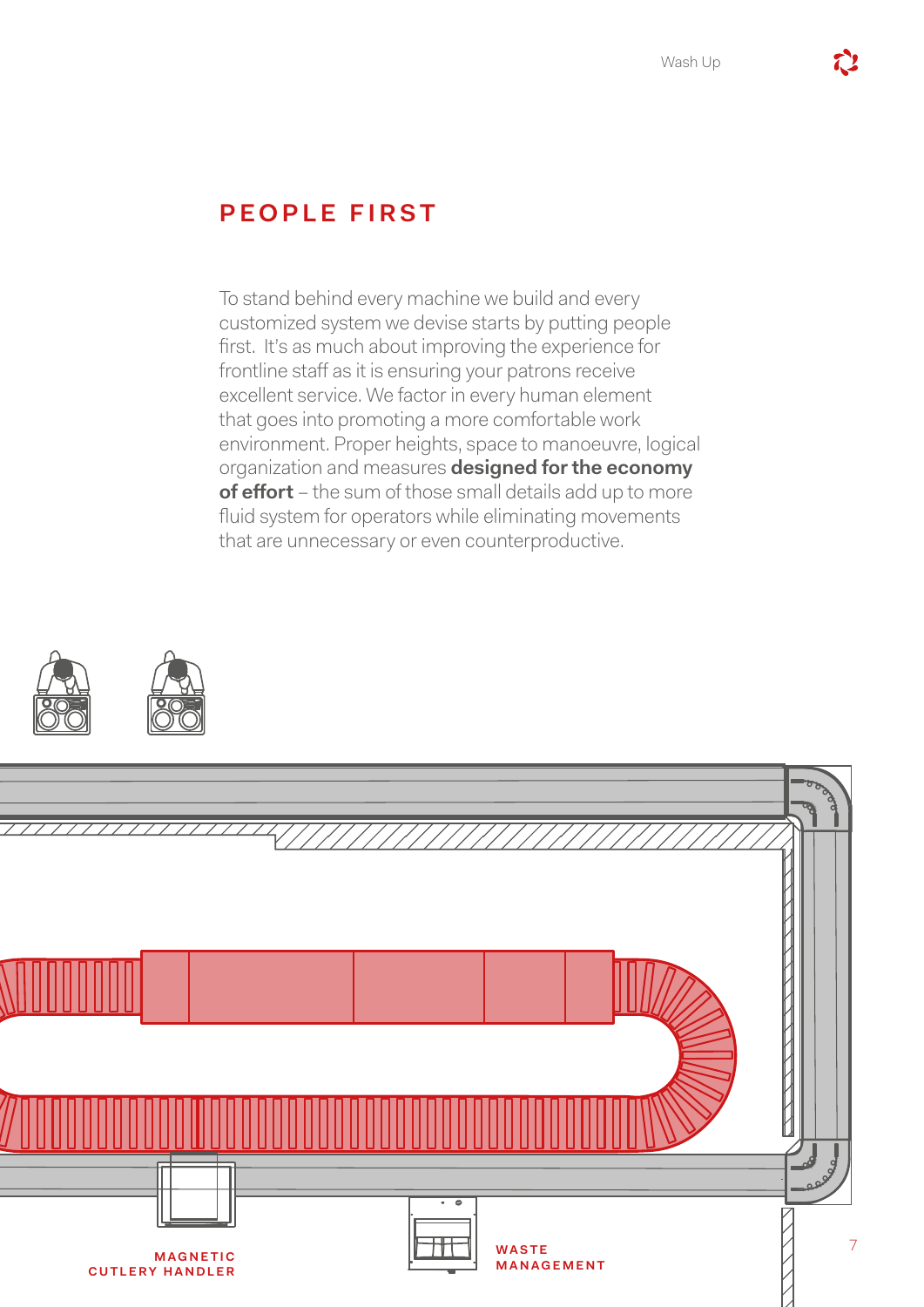# **S O L U T I O N S FOR EVERY SECTOR**

Our cross-sector expertise allows us to provide **solutions that work for each type of business** that we serve. Look to Comenda for the innovation and customization that will help your organization thrive.



#### **Hospitals and nursing homes**

The demands are continuous, every day of the year. Schedules are strict and expectations high. Three meals a day is just the start. Hygiene must be impeccable given the associated risks in this sector. **Our machines are HACCP compliant** and clients have the option to select **thermo-disinfection** as well as **auto-sanitation in the case of tunnel machines**.

Convenience, adaptability, speed and savings all factor into our design. We can readily manage each hospital's specific line of crockery and trayware, including Gastronorm, Euronorm, thermal trays and more. We organize hydration areas to eliminate dry waste while the inclusion of our reverse osmosis option ensures that detergent cleans more effectively. This also ensures that the drying of equipment is quicker, especially on plastic crockery. Comenda tunnel units and utensil washers are available in both electrical and steam-operated executions. The latter with a significantly reduced installed load.

#### **Schools, universities, canteens, barracks**

Dining hours at these locations typically bring waves of activity rather than a steady stream of patrons. **Being equipped to handle these peak times** is a matter of smoothly moving people through the queues and ensuring the warewashing system can readily manage situations where over 1,000 people are commonly served in half an hour. That requires a system with the **power, capacity and economy to clean** that amount of dishware and glassware while also eliminating waste with optimum efficiency.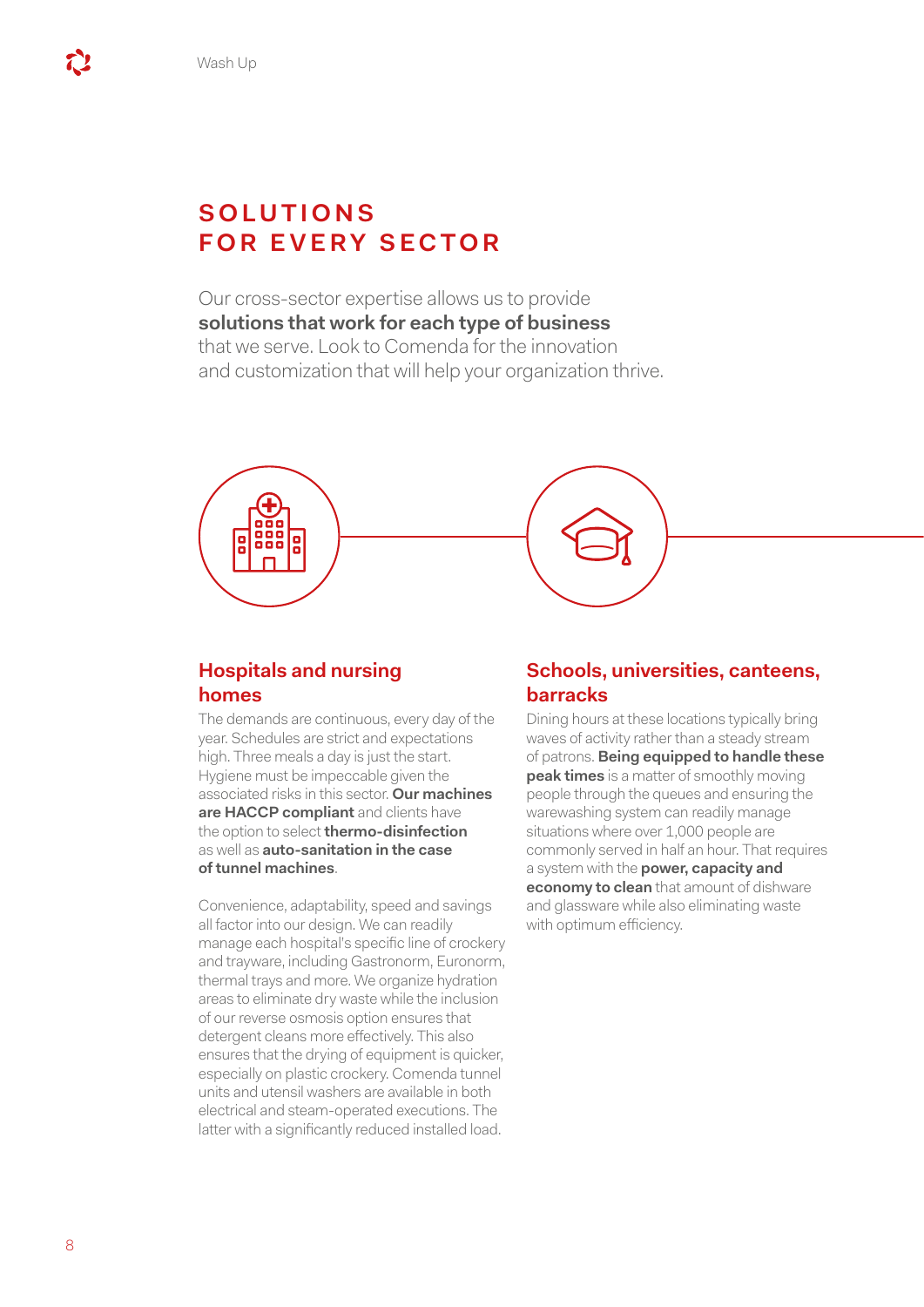

#### **Central kitchens**

Regional cooking centres that simultaneously serve schools, hospitals and other large-scale institutions must operate with regimented discipline. The sheer capacity of this arrangement demands **tight scheduling at every stage of preparation, delivery and clean up.** That means sizable volumes of crockery and containers arrive at the end of day and must be ready for the next day's delivery. Add to that, managing waste in the preparation stage and leftover food necessitate a comprehensive cleaning system.

#### **Inflight catering**

Airline catering must run a tight schedule around continuous washing, cleaning and preparation. **Turnaround times are demanding and efficiency is absolutely vital** to ensure smooth transitions. The full scope of glassware, cutlery, tray sets and carts have to cycle through the cleaning process and be prepped and ready to head for the next destination. Waste also requires quick sorting and disposal. Comenda designs equipment that cleans rapidly and thoroughly to help operations meet workflow expectations. With **thermal-label test compliance** and **thermo-disinfection** features also available on all our rack and flight machines, we ensure that catering is always ready to fly.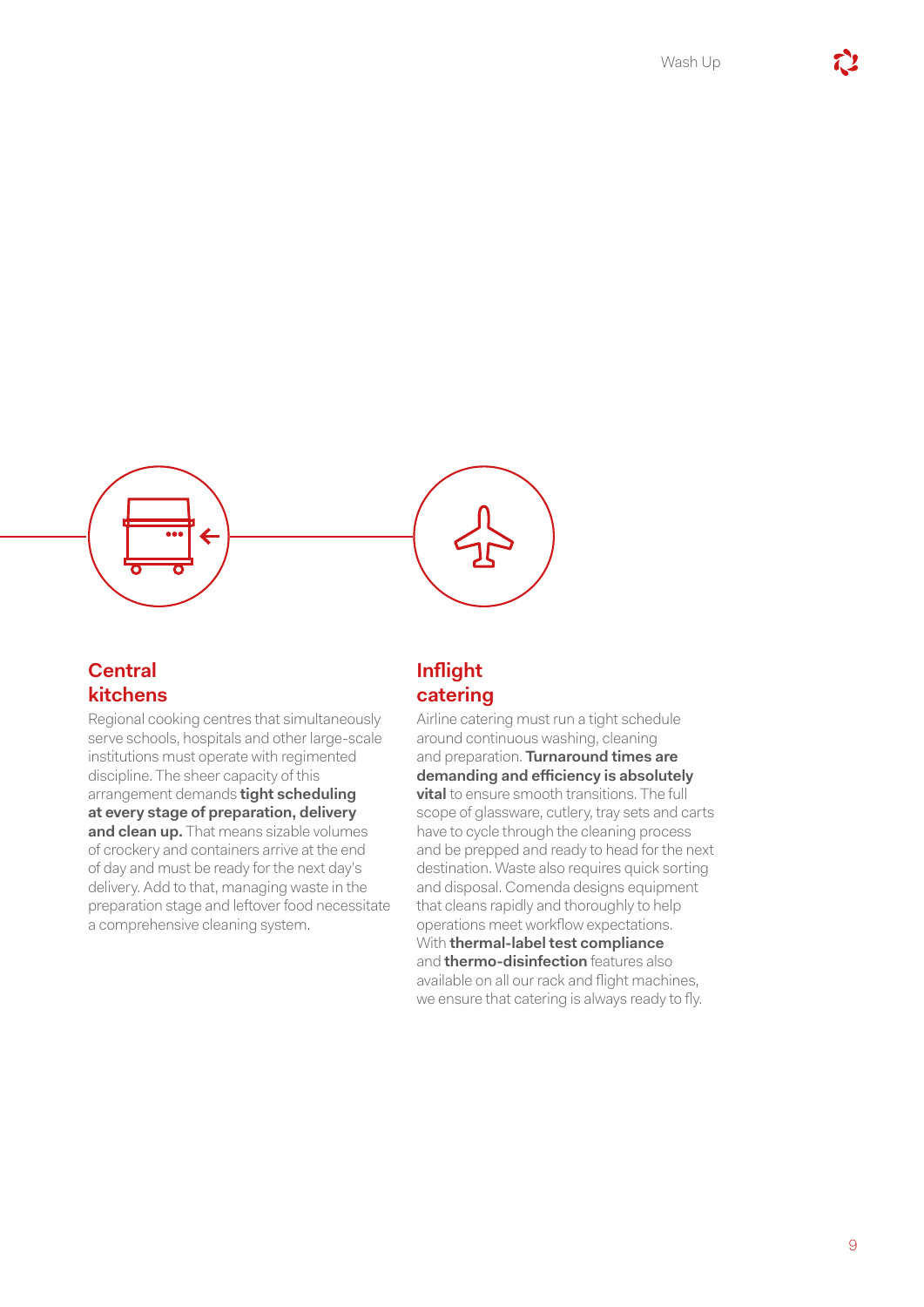$\ddot{\mathbf{C}}$ 

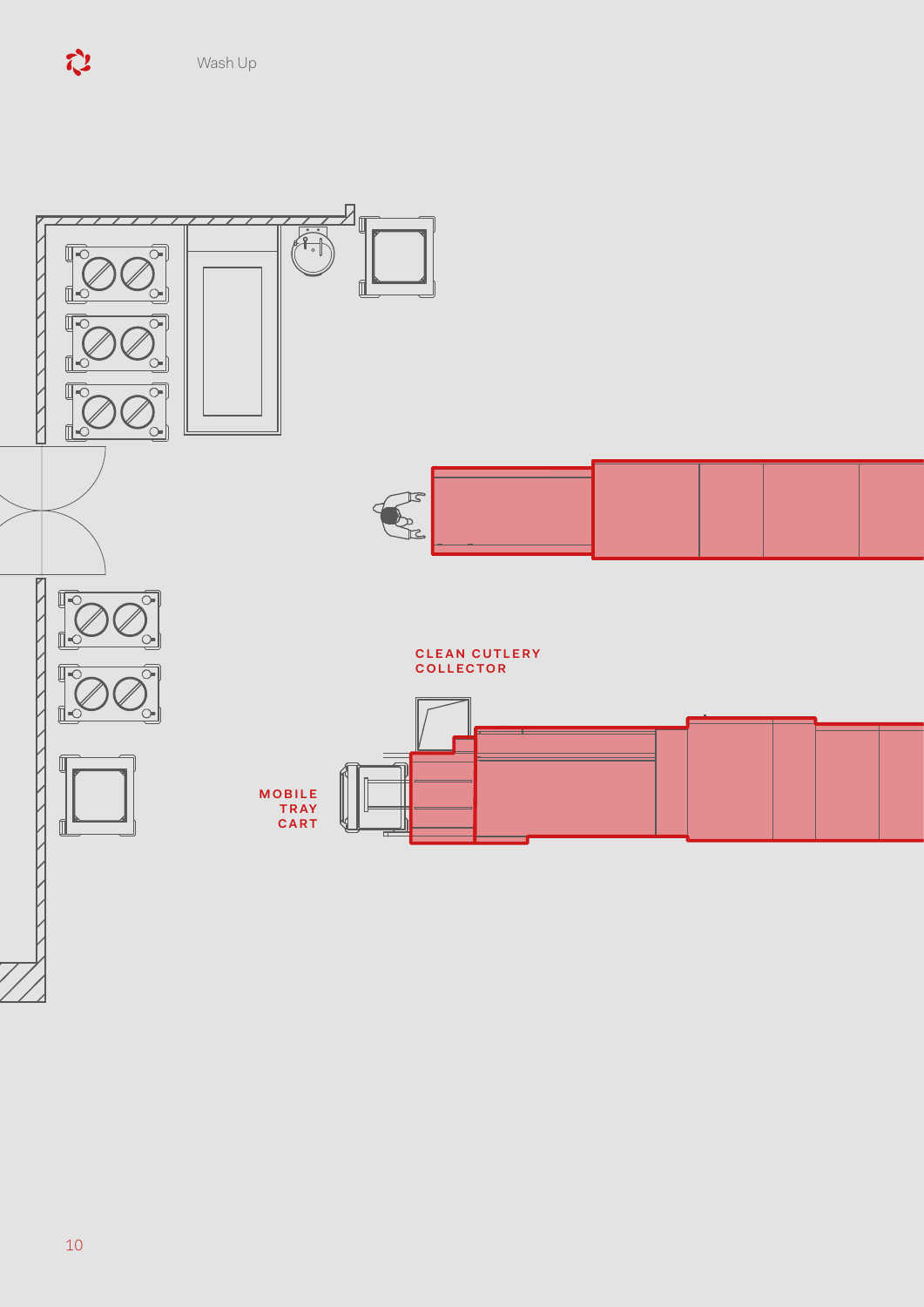2







 $\overline{\phantom{0}}$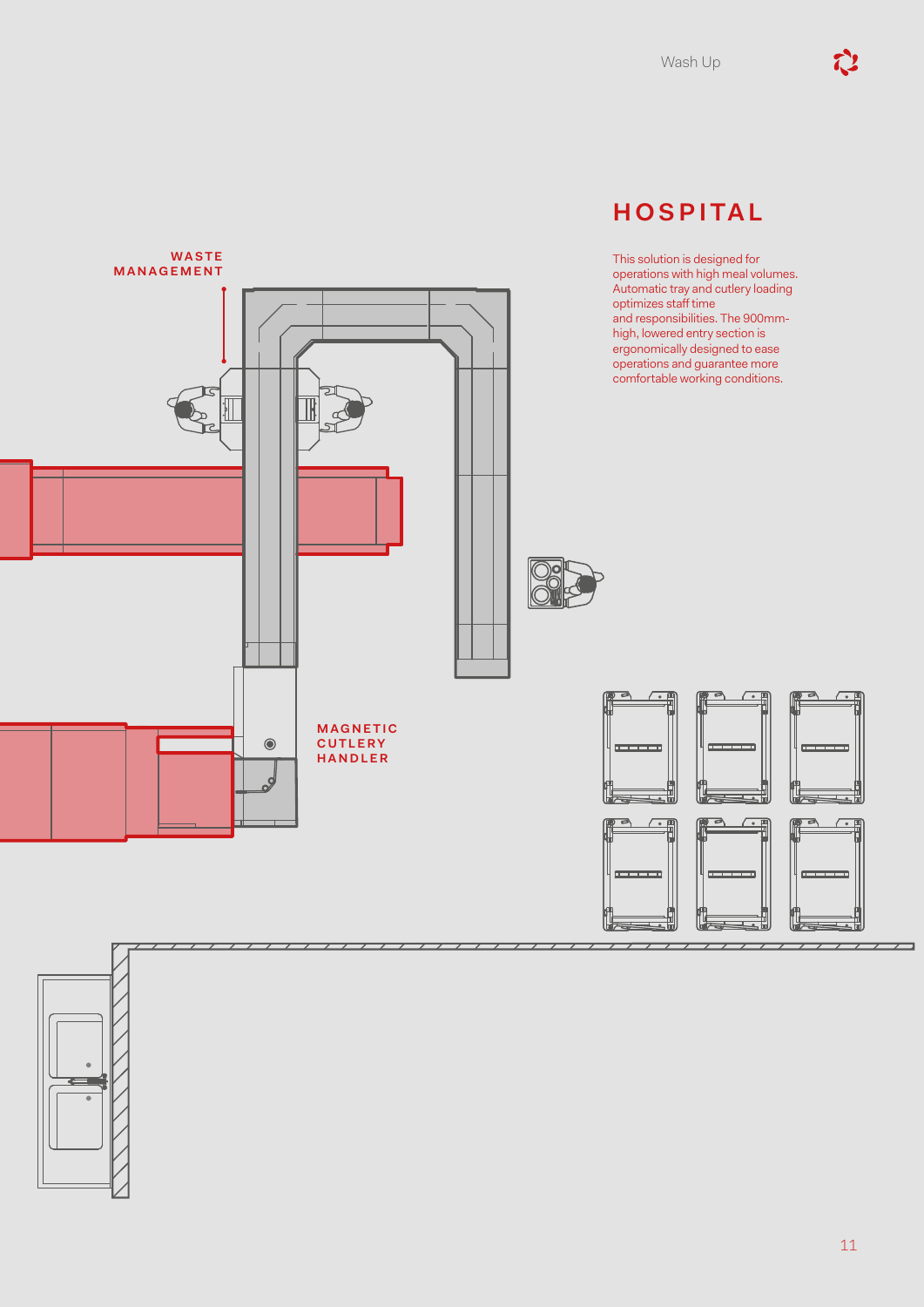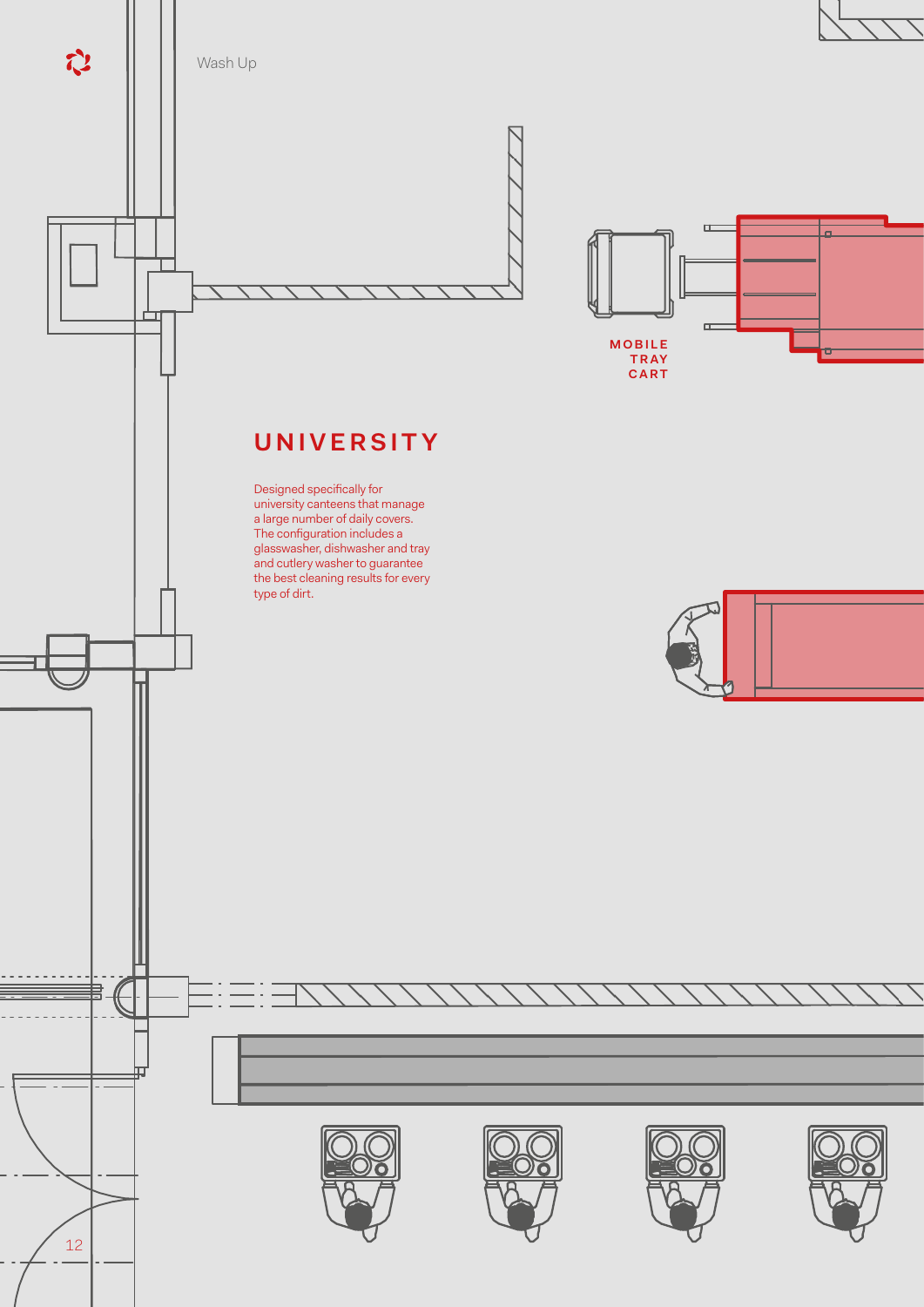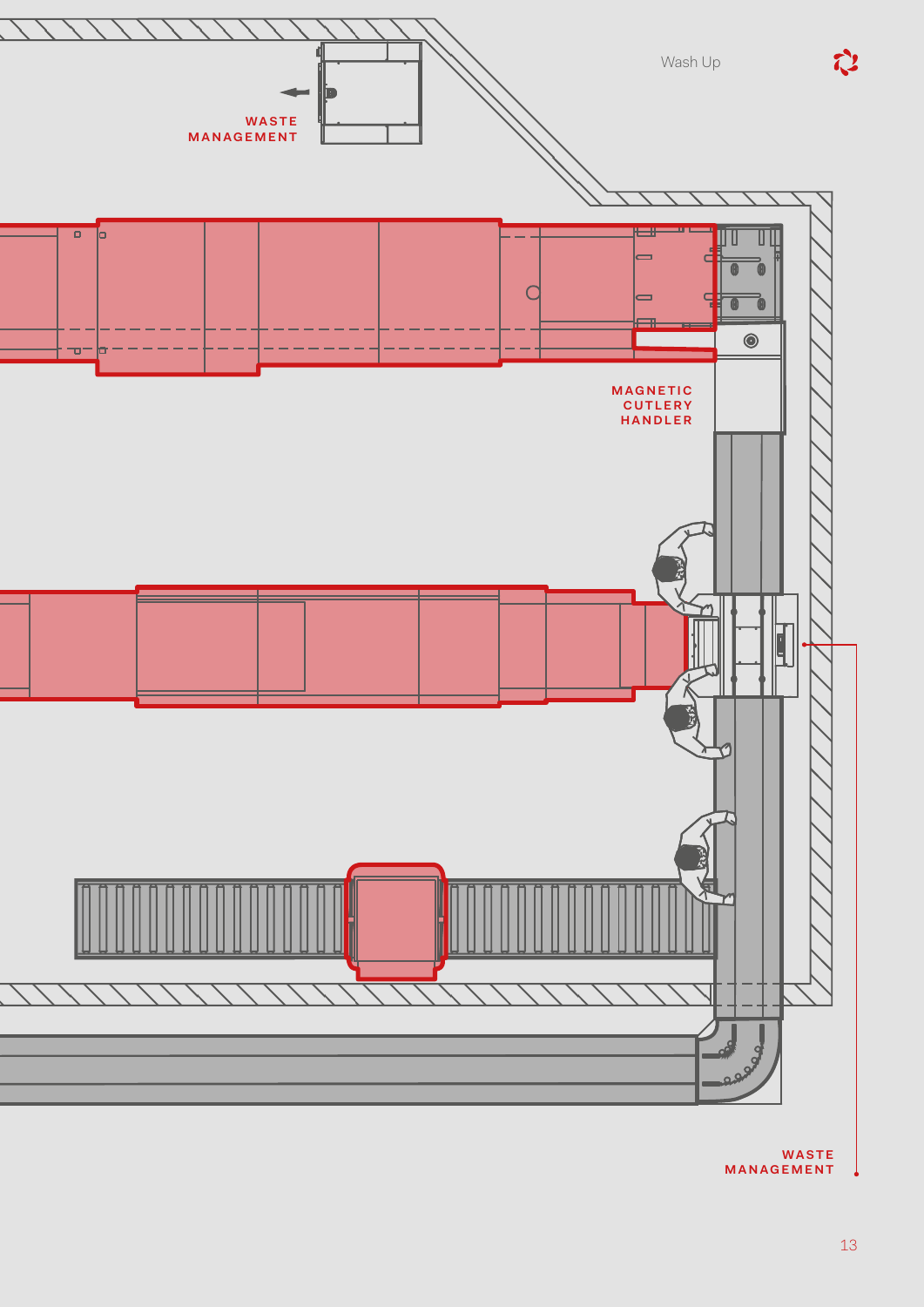# **K E E P O P E R AT I O N S MOVING**

Comenda's family of conveyors keeps the movement of items synchronized, functional and hygienic. You can choose from covered, suspended or wallmounted options and in a format that aesthetically complements the design of your building.

Our conveyors offer many features to improve operations and better manage your space, including:

- 90° corners for inlet or exit areas and 180°curves
- Motorized turns and curves for continuous rack-feeding and dishwasher loading
- Conveyors to transport returns from different floors and separate dining areas
- Photocells to control the movement of tray traffic
- Sound-proofed tunnels to reduce ambient noise level
- Automated rack loading conveyors

#### **TIGHT FIT? THE RIGHT FIT.**

Our angled loading and unloading solutions are designed to fit the smallest of spaces. In addition to our 90° rack conveyor machines we have 90° corners and 180° curves, each of which can accommodate inlet and outlet options. Both corners and curves are operated by independent motors, which maintain the smooth transportation of full racks along these curves. Equally advantageous, mobile roller tables to these mechanized curves can be quickly disconnected and removed. This allows for easy access to the washer and more thorough cleaning capabilities.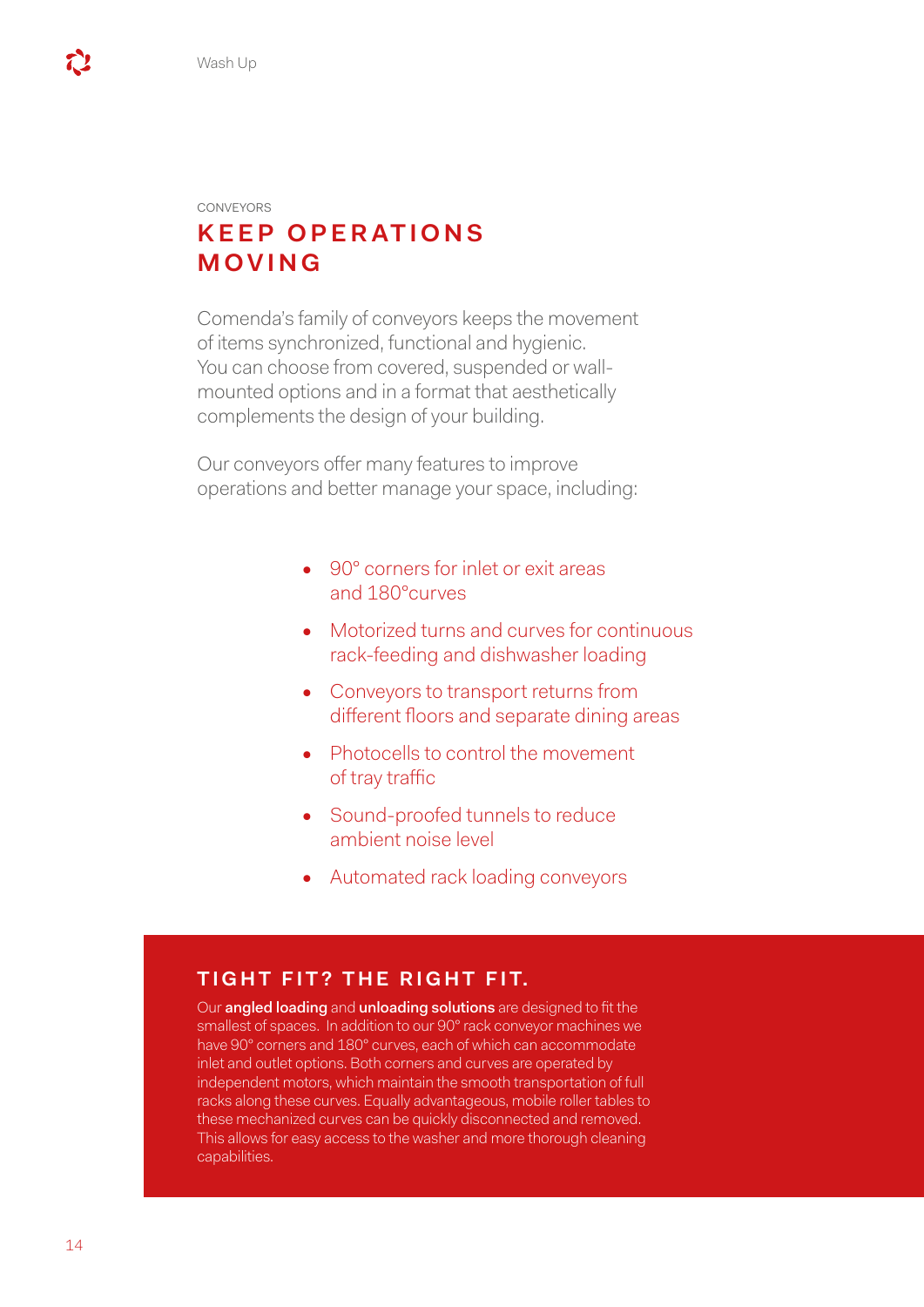$\mathbf{C}$ 

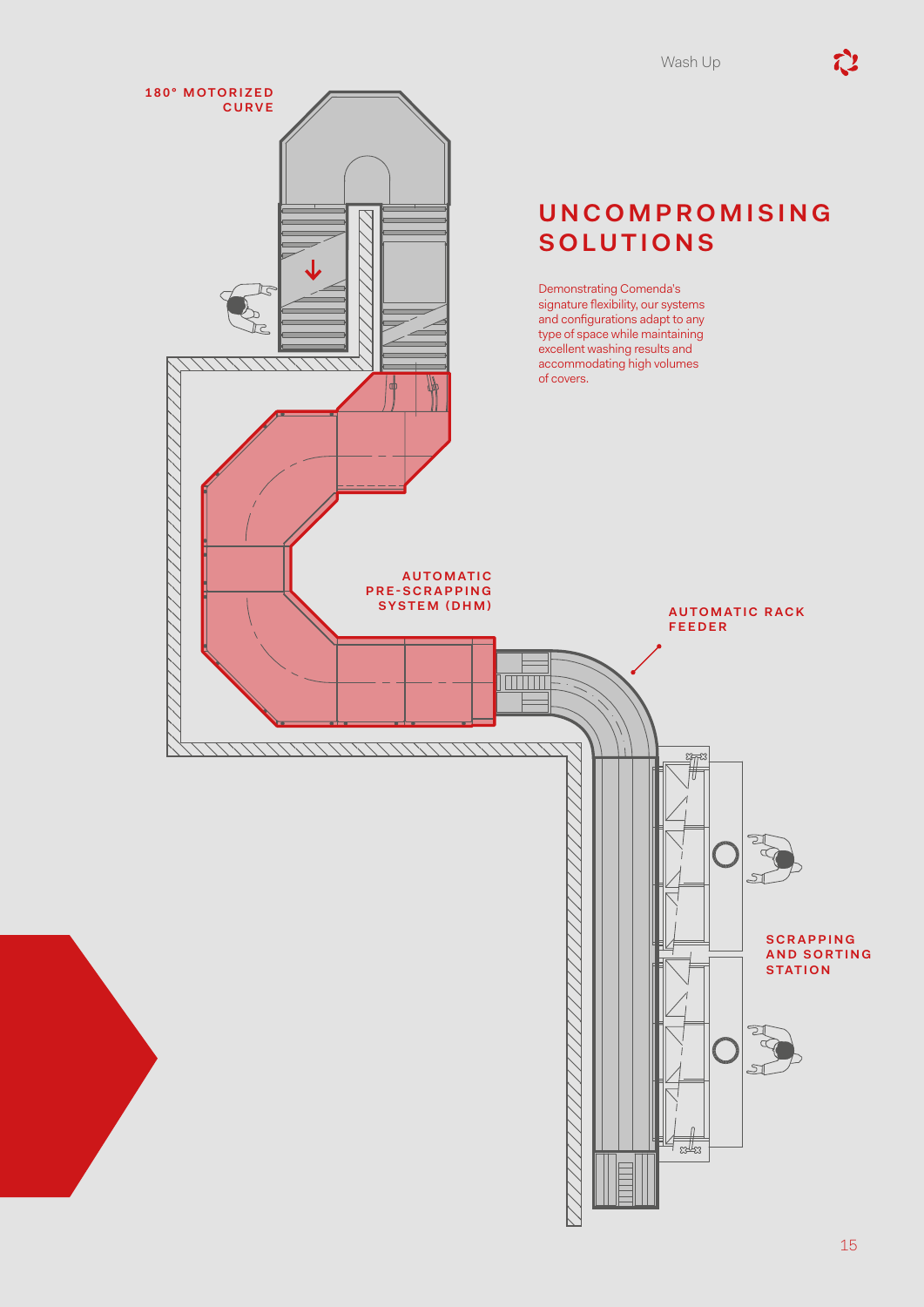# **AT A L L LEVELS**

 $\mathbf{C}$ 

Even when soiled crockery returns to the washing area from various rooms and different levels, Comenda's system manages the logistics with speed and certainty.



**TRAYS COMING FROM THE SAME LEVEL**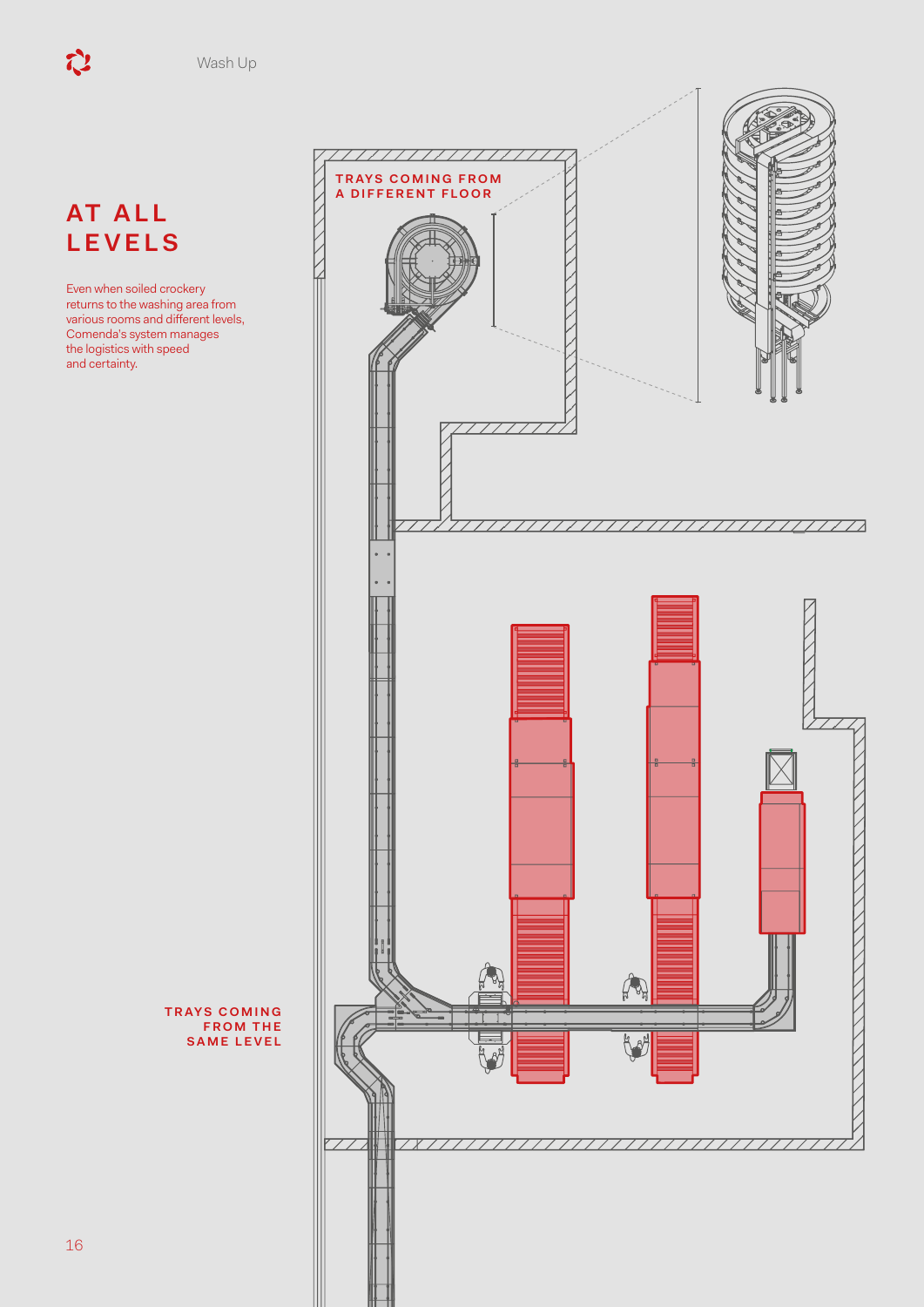### CONVEYORS **T R AY R E T U R N CONVEYORS**

An excellent solution for automatically returning trays to the dishwashing area, these conveyors ensure that diners do not have to converge on a single crowded tray-deposit point. Where typical arrangements cause client line-ups and dish clutter, return conveyors ease tray disposal. Constant movement ensures there is no unsightly collection of used dishware in the dining area.

#### Polycord Conveyors

Comenda Polycord conveyors ensure the highest hygienic standards. Simple and safe, clean and reliable, this type of conveyor guides the cords along U-shaped grooves that are moulded into the stainless steel surface. Refraining from sharp angles and joints within the design means no accumulation of soil. The highly durable design also hides all its fixings.

For operations that require the return of trays from different floors and separate dining areas, polycord conveyors deliver with speed, synchronicity and consistency thanks to controlled movement and independent drive units.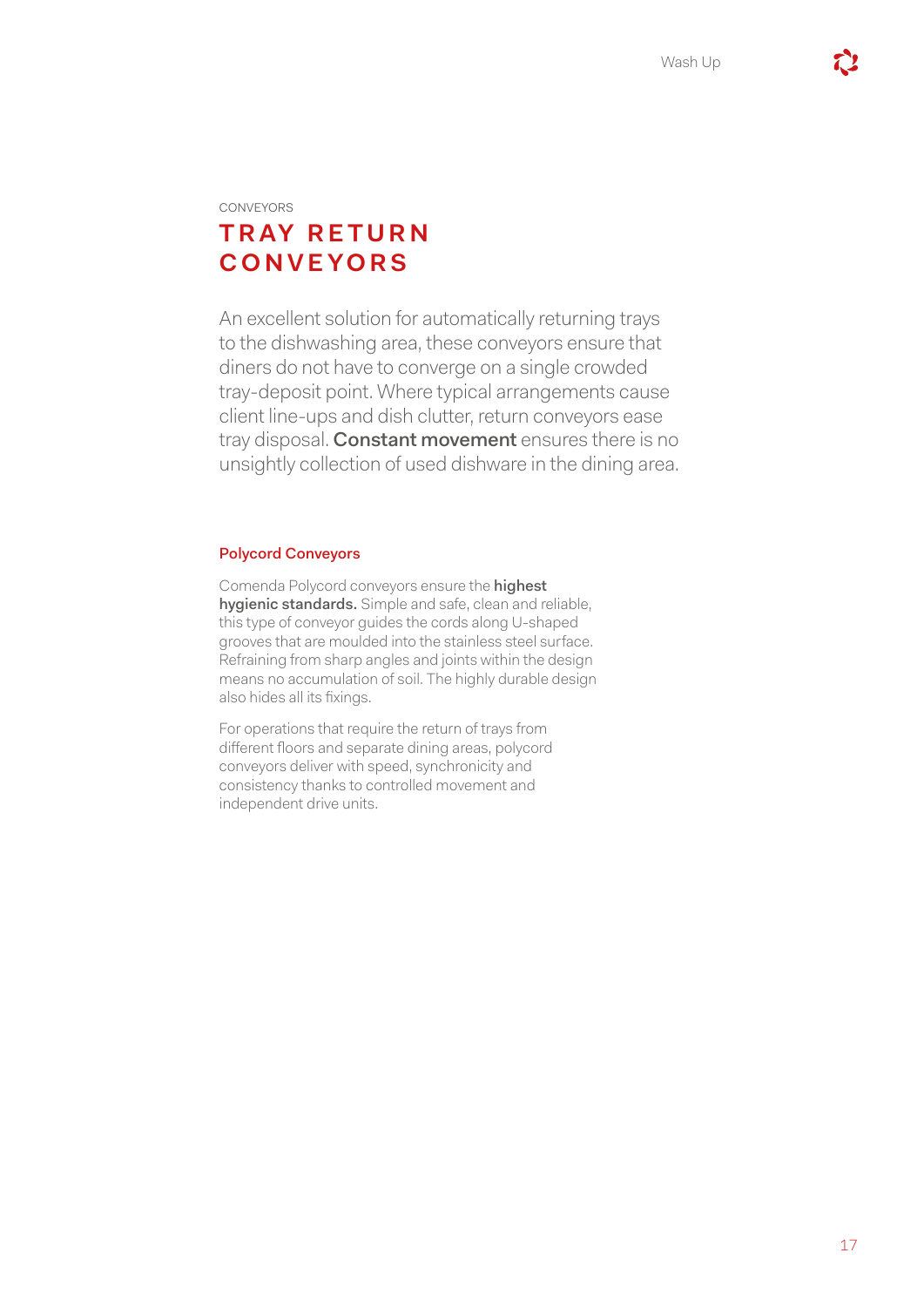#### SCRAPPING TABLES **E C O N O M Y OF MOTION**

Ease of movement in busy washing areas translates into smoother operational efficiency and increased safety standards while minimizing the risks associated with manual handling. Our static and mobile scrapping tables emphasize how ergonomic design can directly improve overall functionality and require only a bare minimum of people to handle the dishes.

Our solutions are designed to *eliminate cross-contamination* while handling a large load capacity for high output situations. This allows ample space for tableware in the pre-cleaning stage. Our made-tomeasure approach of pre-scrap and sorting stations respond directly to your needs and help smooth operations. In addition, table heights are adjustable\* and designed to minimize any lifting movement.

The various racks required are arranged to simplify sorting and ease accessibility with tilted rack-shelves situated for cups and glasses, and horizontal storage for empty racks. As always, whether floor or wallmounted, our rack holders are placed at a height that complements average staff height.

\* Local regulations may apply.

### **ACCESSORIES**

Our accessories are designed to enhance results while helping to better manage your resources. With our Comenda DHM Supplementary Prewash, for example, only one person is required in the sorting area. It also reduces water consumption and lets the operator concentrate solely on the preparation of the racks while avoiding the most tiring and repetitive movements.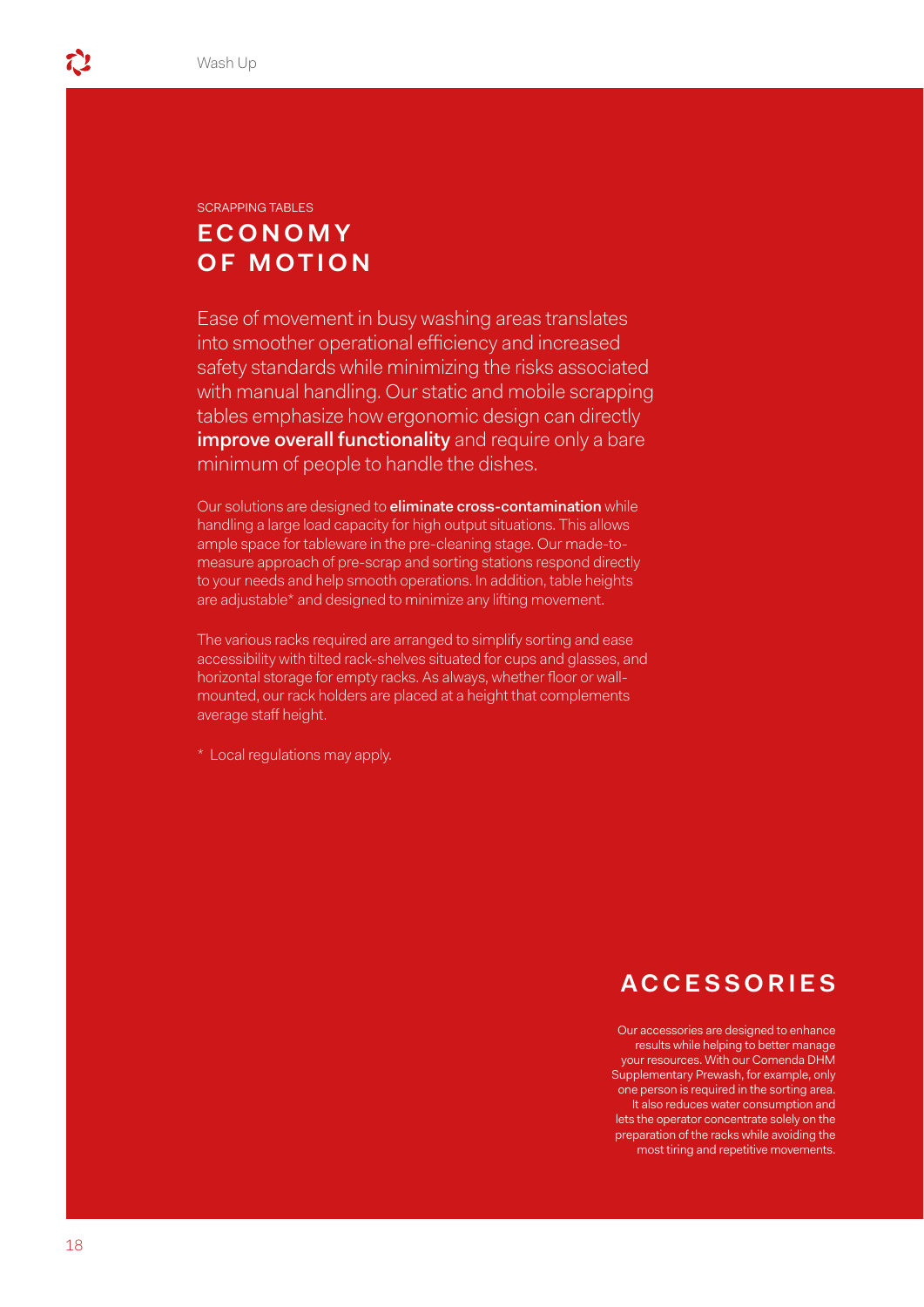ं

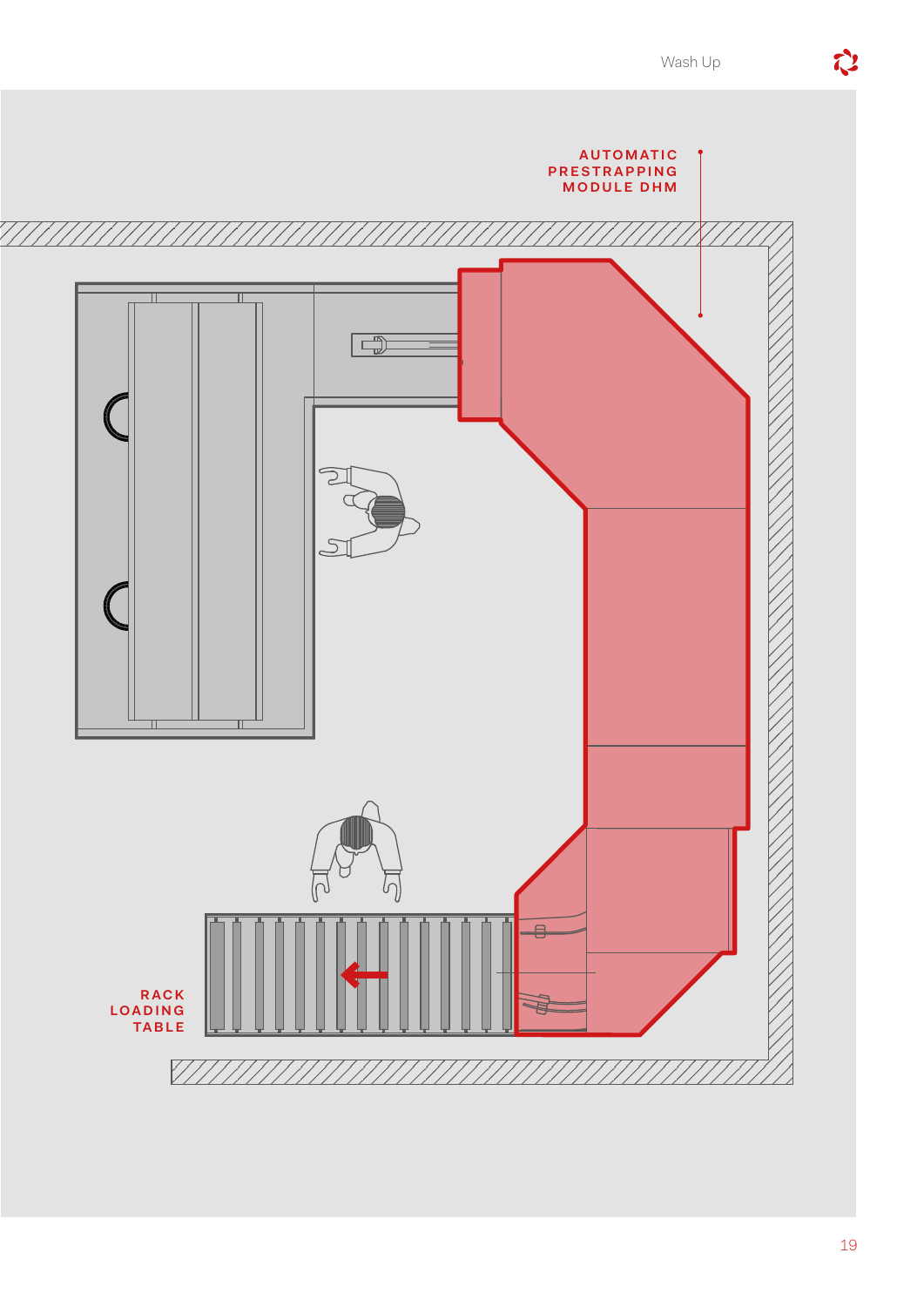$\mathbb{C}$ 

# **CANTEEN**

A solution that allows guests to sort their own tray. The innovative layout educates users about balanced consumption and encourages proper waste management practices. Empty trays are subsequently loaded onto the tray washer automatically.

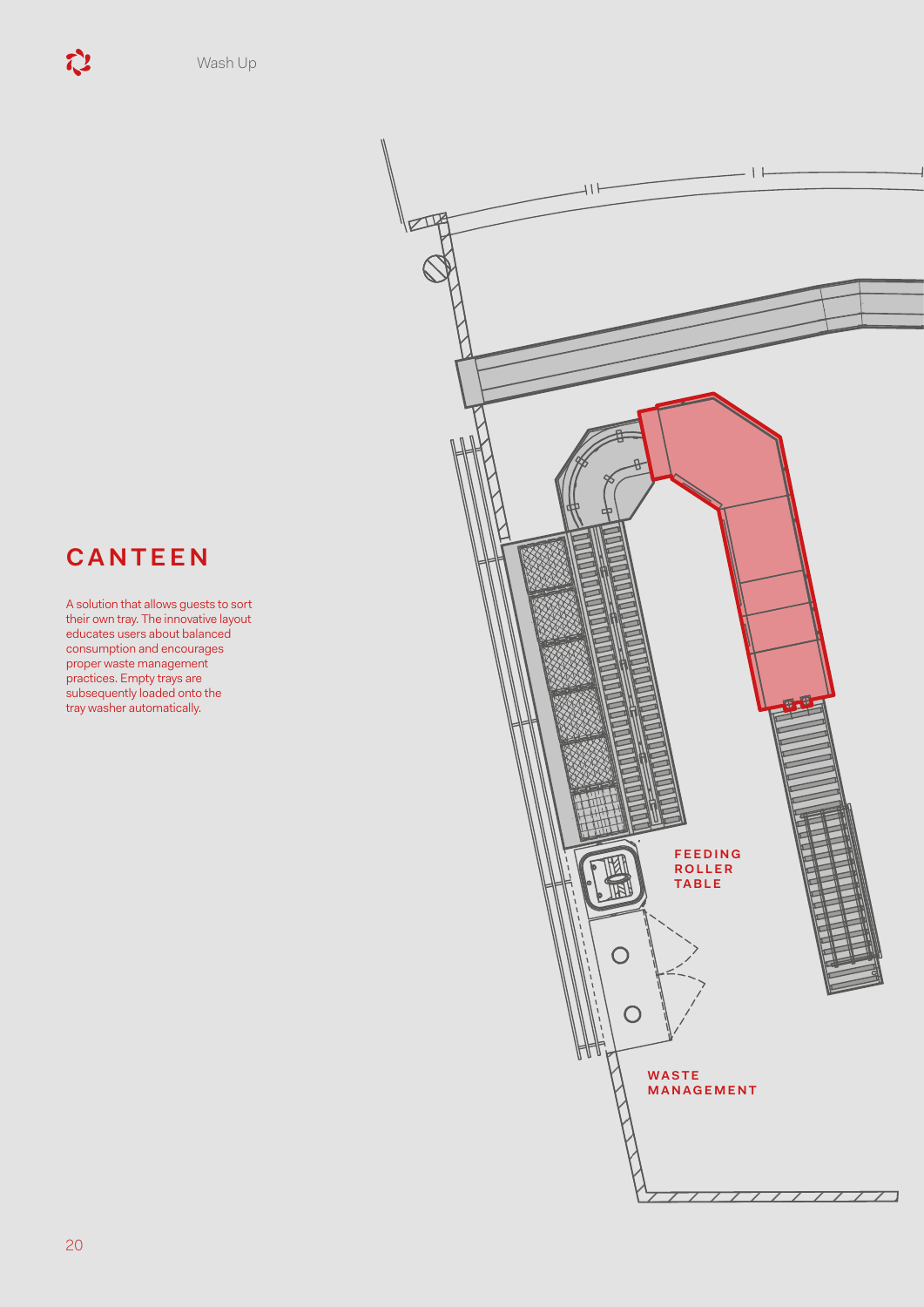ं



21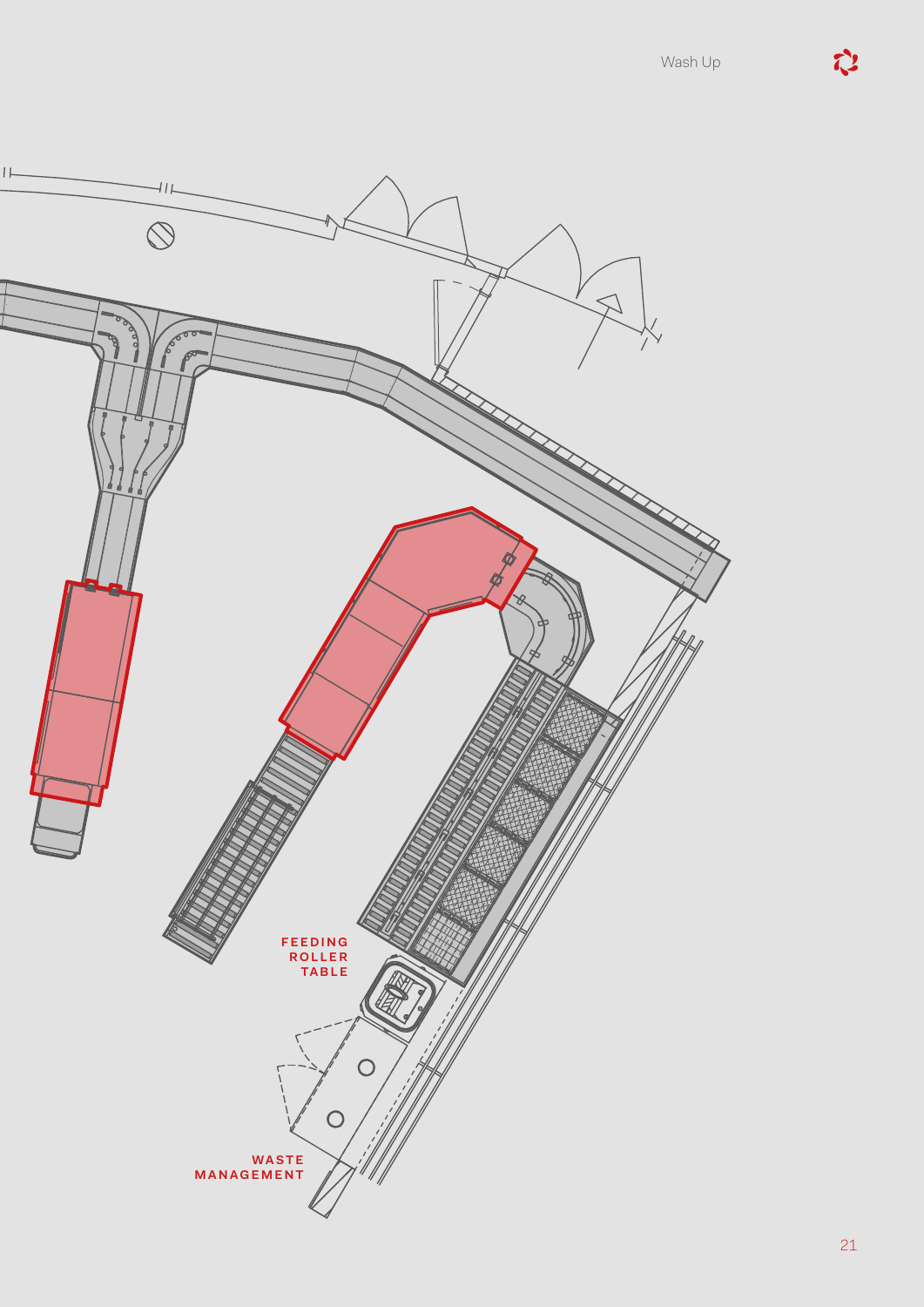#### LOADING & UNLOADING **EASY IN, EASY OUT**

The activities that both precede and follow the washing stage require a **quick, flexible workflow** to ensure that all preparation stages occur at the required pace. Failure to do so can hamper the entire operation.

#### **Intake**

Ease of movement and limited physical stress is essential in transitioning from the scrapping table to dish loading phase.

Comenda simplifies that connection with the following range of accessories:

#### **POLYCORD CONVEYOR**

Used mainly to transport trays to the dishwasher system, the Polycord is compatible with flight dishwashers and tray washers. In addition, it can automatically feed a tray washer to create a semiautomatic system.

#### **SHUTTER CONVEYOR**

Used with flight machines and is mainly employed as a buffer conveyor belt.

#### **AUTOMATIC RACK FEEDER**

Used only with rack conveyor machines. It is positioned at the entrance of the machine and introduces the racks with glassware and dishware directly and automatically. Equipped with a self-washing system, it can be synchronized with the machine's washing speed.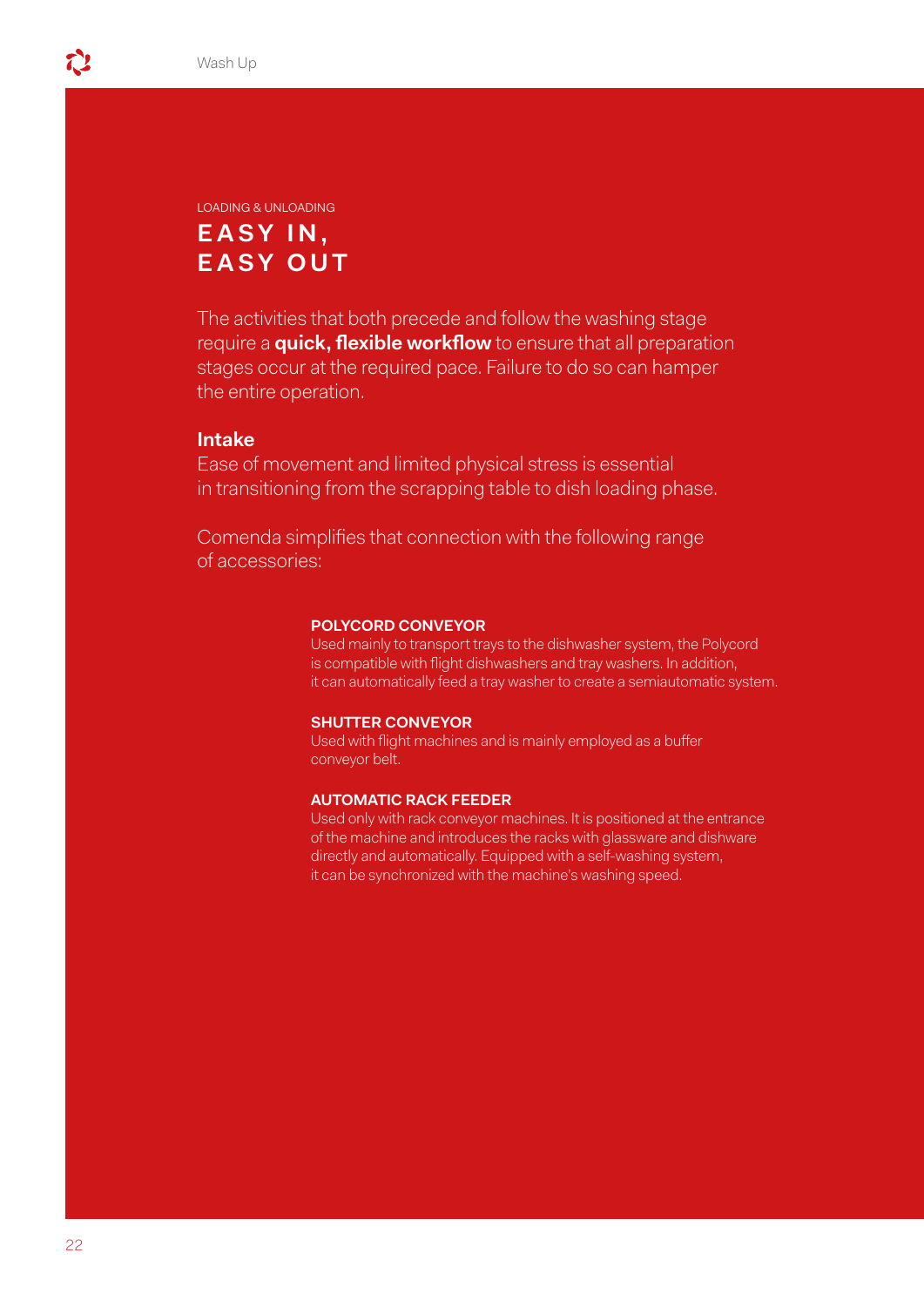



 $\mathbf C$ 

#### **MECHANICALLY-DRIVEN LINEAR ADVANCE SYSTEM**

A simple non-motorized arrangement based on a roller conveyor system. Low friction concept for multiple rack infeed.

#### **MAGNETIC CUTLERY HANDLER**

Eliminate the manual removal of cutlery from trays with this magnetic unit that automatically lifts items. Depending on the system used, cutlery is either transferred to a mobile soak sink or deposited into the dedicated track of a flight type machine.

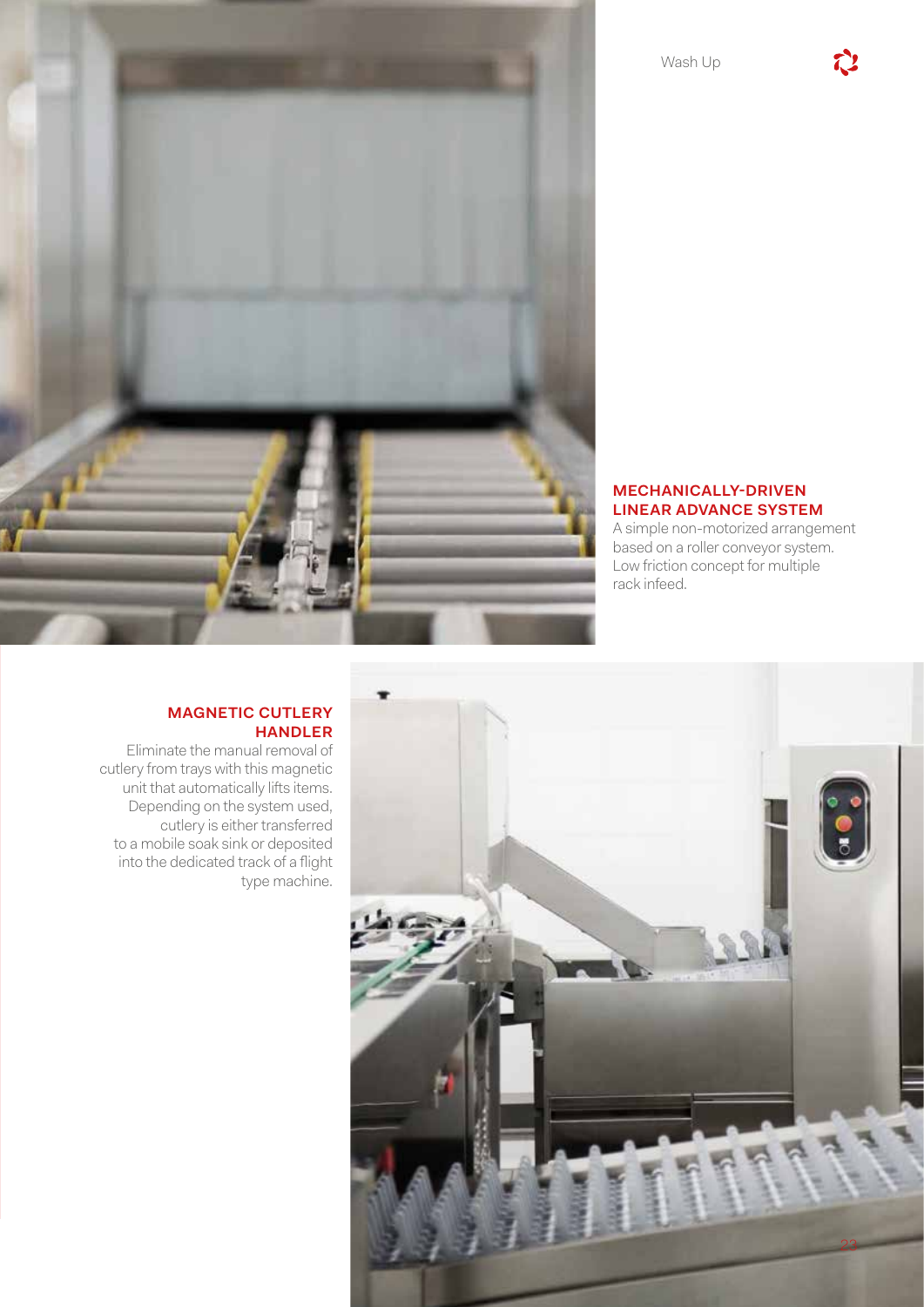# **PRODUCTS**

Comenda's wide range of washing machines and accessories means there is a perfect solution for every need, one that will also dramatically reduce water and energy consumption.

#### **RACK CONVEYOR MACHINES**

Comenda rack conveyor machines can be configured with linear and corner elements (90° and 180°) which allows for better space management. Soiled dishes are placed onto the racks.



#### **FLIGHT CONVEYOR DISH & UTENSIL WASHERS**

Comenda flight conveyor machines are available with belts of different sizes and heights to wash any type of dishware and utensils and ensure far more ergonomic working conditions.



#### **TRAY WASHERS**

Comenda tray washer units are designed to clean and dry trays. Positioned on a Polycord® belts, trays are collected at the machine's point of exit and automatically placed onto the tray carts.



#### **CAROUSEL MACHINES**

A variant of flight conveyor machines, the continuous rotating belt allows additional staff to be involved in sorting while helping to manage peak time workloads with greater efficiency.



# **BIM MODELS AVAILABLE ACROSS THE COMENDA RANGE**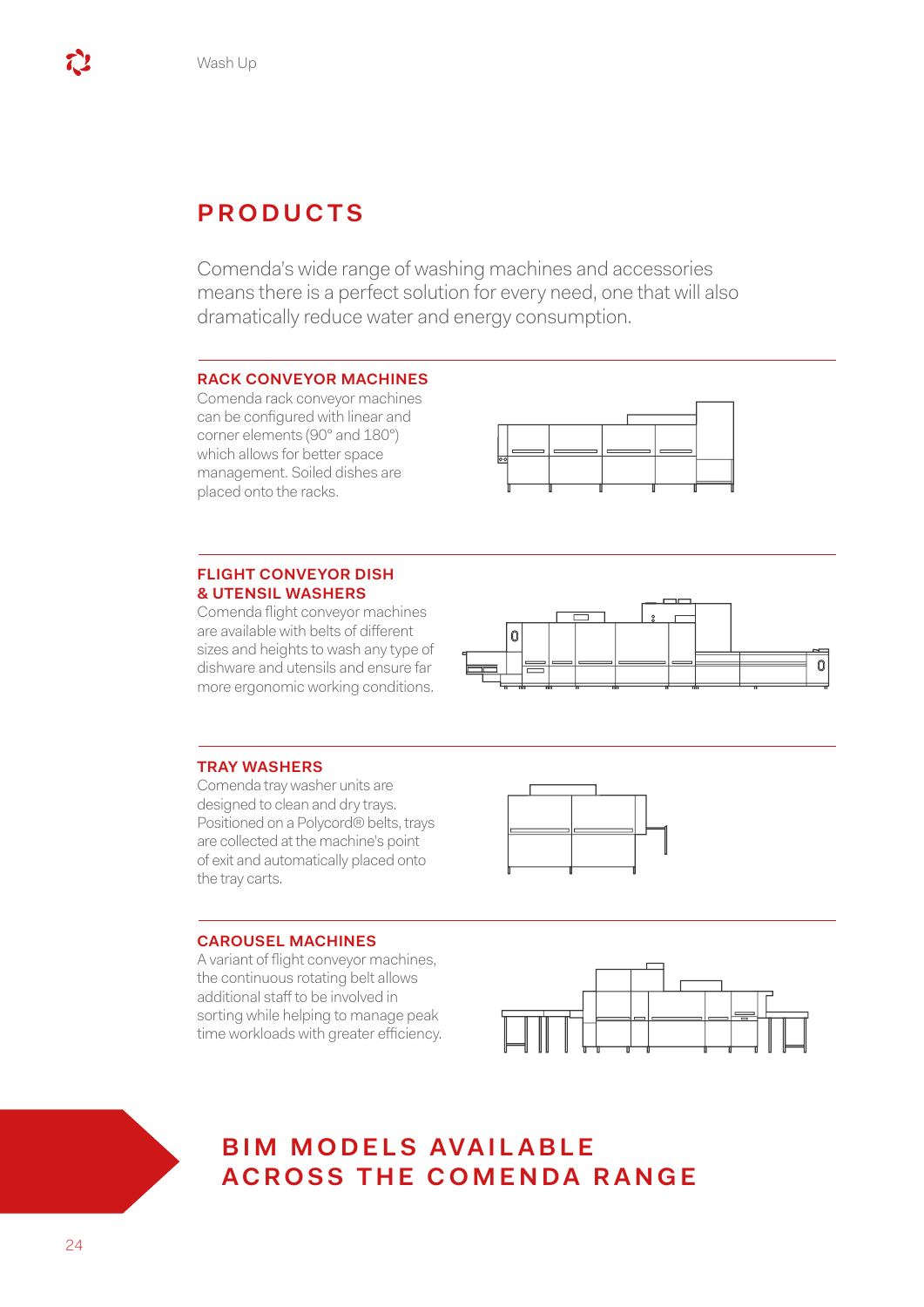2



#### WASTE MANAGEMENT **THE ORGANIC SOLUTION**

A critical component in any washing system is how to effectively manage organic waste. Comenda offers a wide range of integrated and stand-alone solutions for waste management. All our solutions are reliable, compact and highly technological, and can reduce the volume of waste up to 80%. For further information about our waste management solutions, please refer to our separate brochure.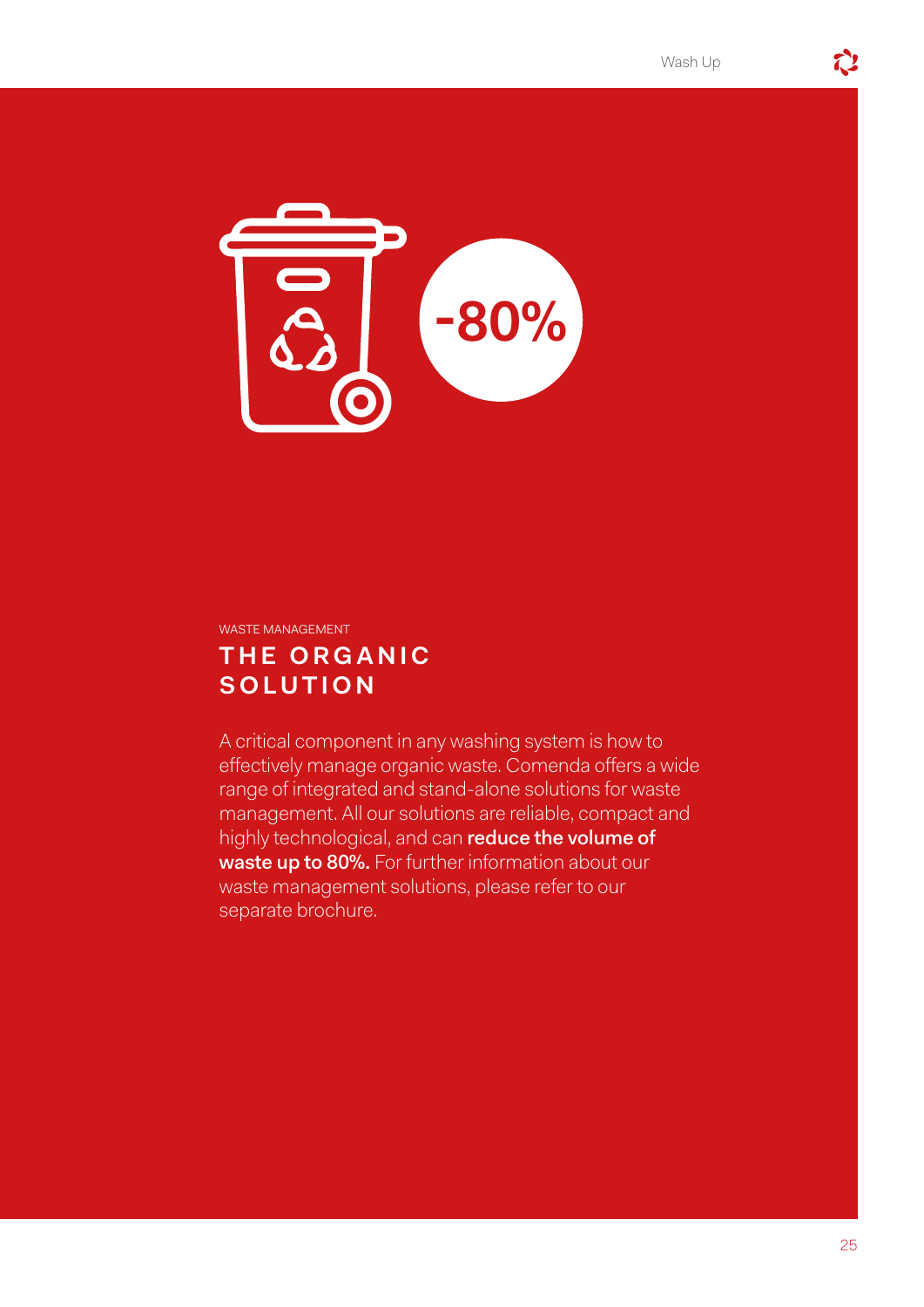$\mathbf{C}$ 

**COMPANY** 

# **COLL ABORATIVELY COMENDA**

#### **Just as you are in the business of serving people, we're in the profession of serving you.**

Our development since 1963 as a company has always championed exceptional performance, cost containment and highly energy efficient design. Close, active consultation also ensures that we generate the perfect solution for our clients.

That involves understanding the challenges our clients face on a daily basis and helping them to meet their objectives. That's the Comenda difference and it carries on through our commitment to ongoing service and support. We may be just one component of your overall success, but we always aim to be at the heart of your operation.

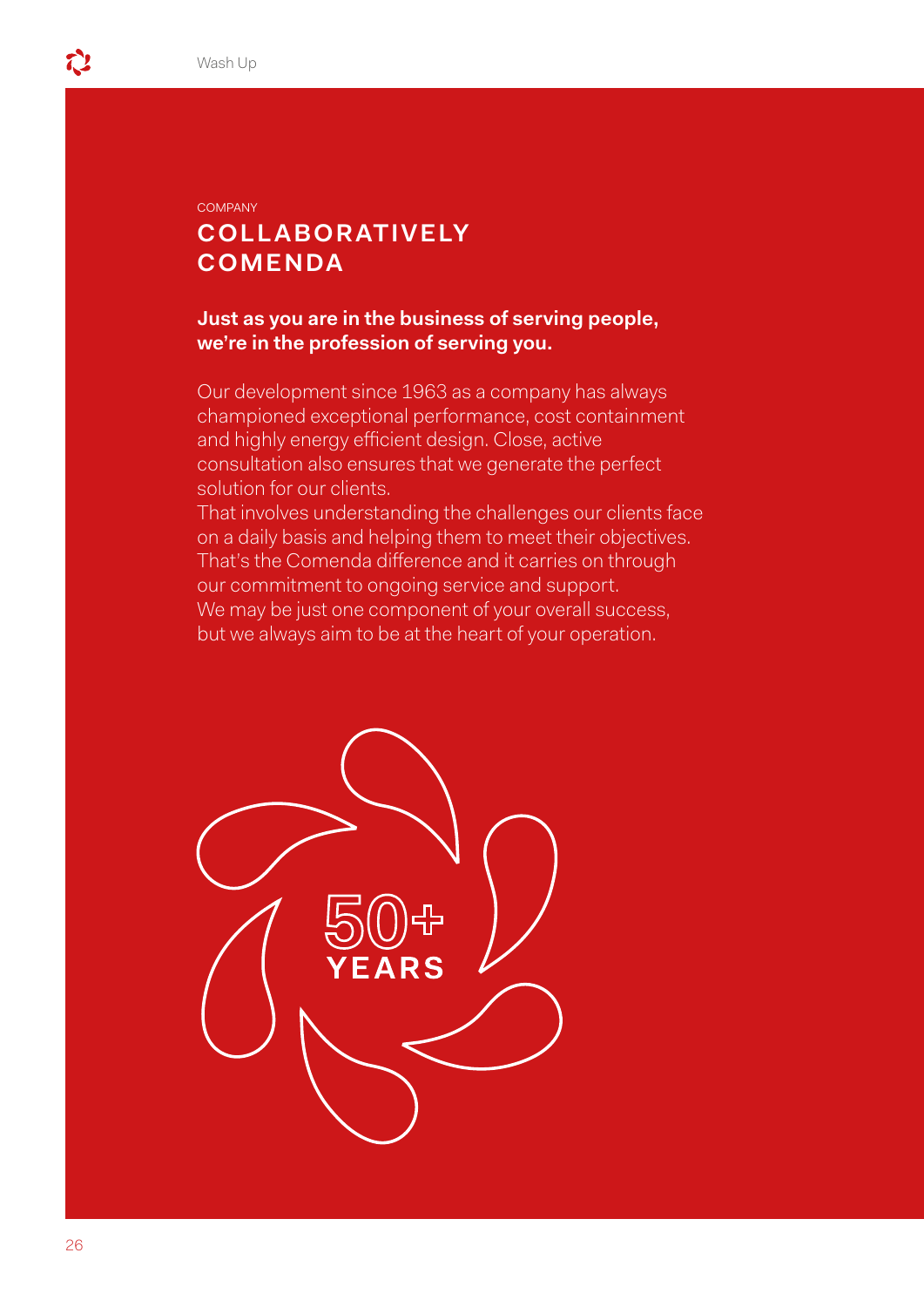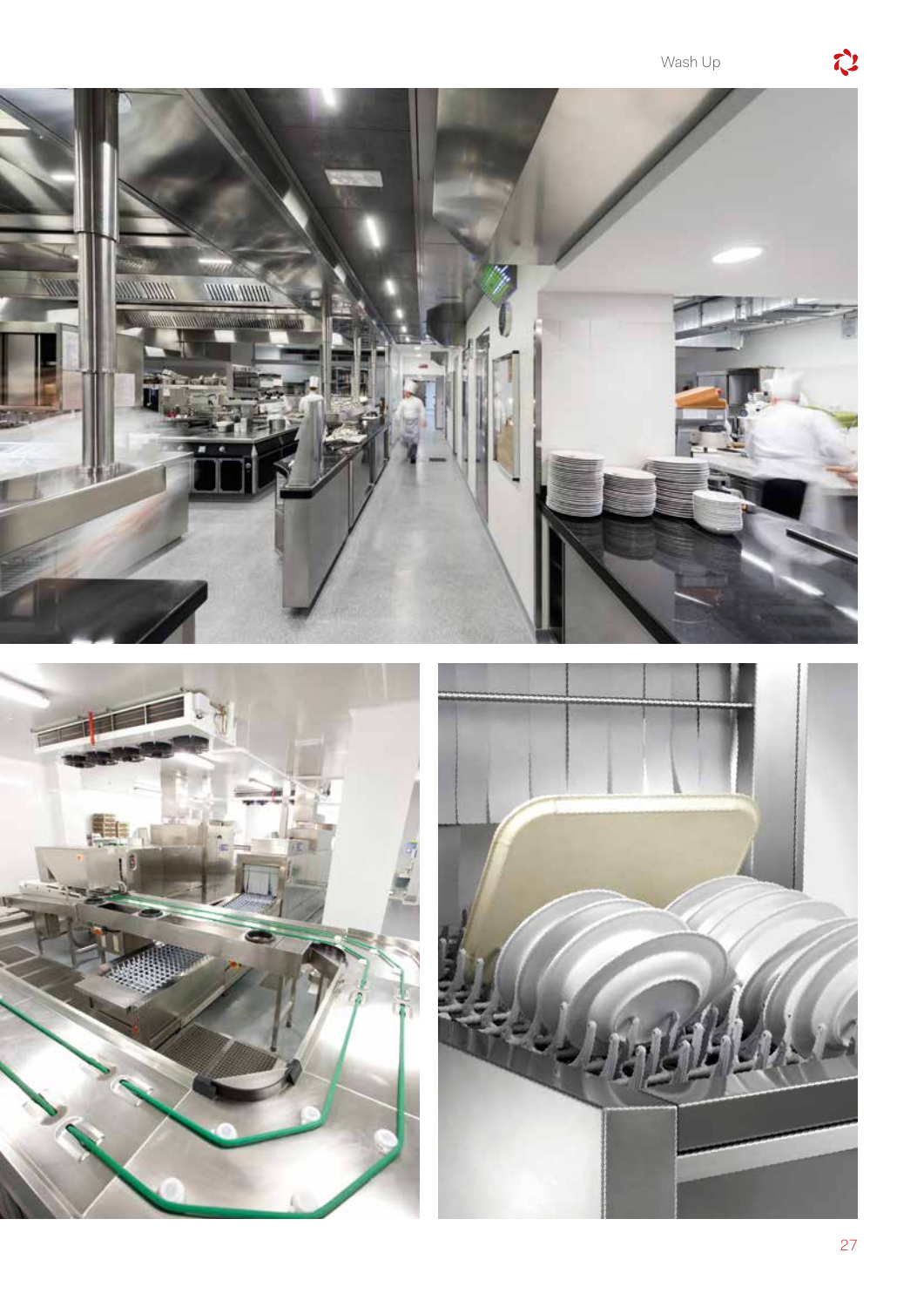#### **CONTACT**

#### Comenda

Via Galileo Galilei 8 20060 Cassina de' Pecchi (MI) Italy P +39 02 952281 sales@comenda.eu www.comenda.eu



**-**

#### **CONCEPT & ART DIRECTION**

Hangar Design Group<br>www.hangar.it



www.hangar.it Comenda complies with ISO9001 quality management<br>System and ISO14001:2015 environmental management system.